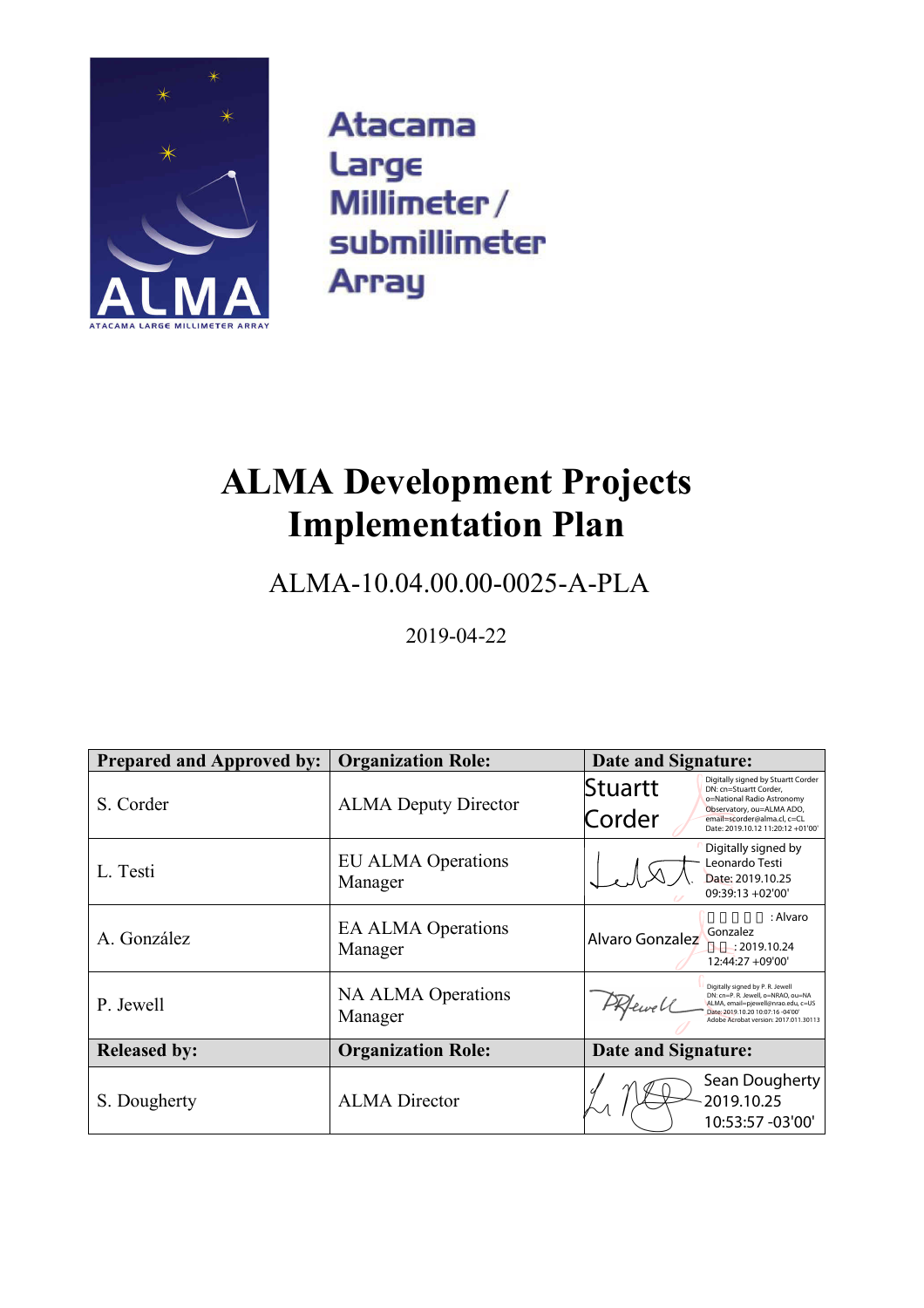

| <b>Version</b> | Date       | <b>Affected</b><br>Section(s) | <b>Author</b>                    | <b>Reason/Initiation/Remarks</b>            |
|----------------|------------|-------------------------------|----------------------------------|---------------------------------------------|
| 1.0            | 2015-08-07 | ALL                           | S. Corder $&A$ .                 | First Draft - Template                      |
|                |            |                               | Voigt                            |                                             |
| 2.0            | 2018-11-13 | ALL                           | <b>AMT</b>                       | Revised Template (4)                        |
| 3.0            | 2019-01-24 | ALL                           | AMT & A. Voigt                   | First complete draft                        |
| 4.0            | 2019-03-12 | ALL                           | AMT                              | Revised draft (f-2-f)                       |
| 5.0            | 2019-03-25 | AI.                           | A. González                      | Revision and clarifications                 |
| 6.0            | 2019-04-01 | AI.                           | P. Jewell                        | New sections, edits and flow clarifications |
| 7.0            | 2019-04-02 | ALL                           | S. Corder & A. Voigt             | Final revision, edits and clarifications    |
| 8.0            | 2019-04-22 | ALL                           | S. Corder, A. Voigt<br>&B. Lopez | Comments from IxTs incorporated             |

# **Table of Contents**

| 1.                                        |  |
|-------------------------------------------|--|
| 2.                                        |  |
| 3.                                        |  |
| 4.                                        |  |
| 5.                                        |  |
| 6.                                        |  |
| $7_{\scriptscriptstyle{\ddot{\quad{\,}}}$ |  |
|                                           |  |
|                                           |  |
|                                           |  |
|                                           |  |
|                                           |  |
|                                           |  |
|                                           |  |
|                                           |  |
|                                           |  |
| 8.                                        |  |
| 9.                                        |  |
|                                           |  |
|                                           |  |
| 9.3                                       |  |
| 10.                                       |  |
|                                           |  |
|                                           |  |
| a.                                        |  |
| b.                                        |  |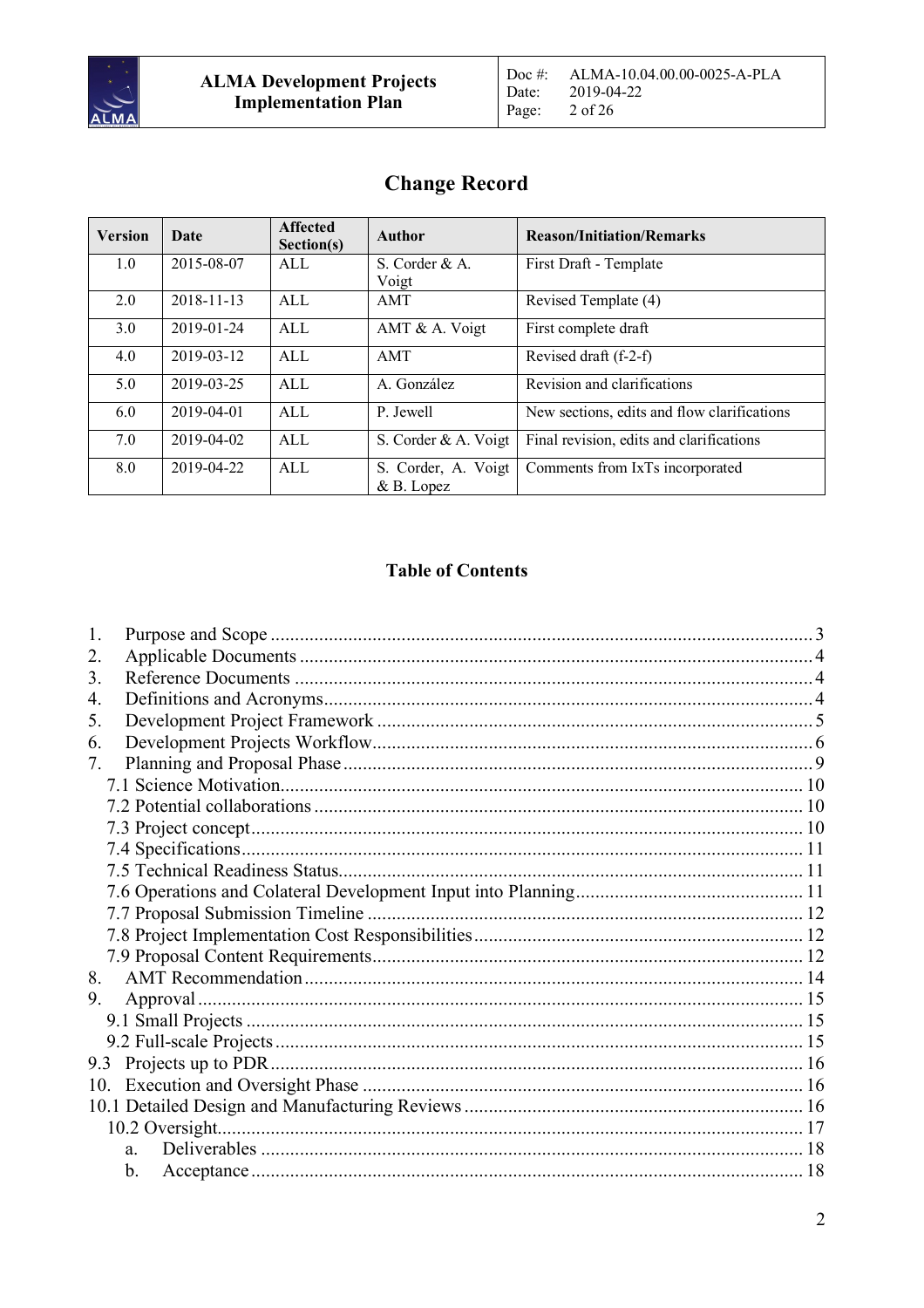

|                |                 | 18  |
|----------------|-----------------|-----|
|                |                 |     |
|                |                 | .20 |
|                |                 | 21  |
|                |                 |     |
| 11 1           |                 |     |
| 11.2           |                 |     |
| 11.3           |                 |     |
| 11.4           |                 |     |
| 13.1           |                 |     |
| a.             |                 |     |
| b.             |                 |     |
| $\mathbf{C}$ . |                 | 24  |
| 13.2           |                 | .24 |
| 13.3           |                 | 25  |
| 134            |                 | 25  |
| 13.5           | Risk Management | 25  |
| 13.6           |                 | 25  |
|                |                 |     |

# **1. Purpose and Scope**

Continuing hardware and software developments and infrastructure enhancements are essential to maintain ALMA as the state-of-the-art and world leading facility for millimeter/submillimeter astronomy over the course of its projected life of 30+ years [AD04]. The ALMA Development Program consists of a single, coherent vision [AD05] which is implemented by projects (full-scale and small) and studies [AD04].

This document focuses on ALMA Development Projects, which aim to deliver tangible improvements to ALMA for a particular aim with defined deliverables [AD04], and describes the fundamental processes for the proposal and approval of the Development Projects that are in force and currently executed by the different stakeholders. It also outlines the basic management structures and processes workflow, providing a summary of how the approved Principles of the ALMA Development Program [AD04] are implemented throughout the Regions and the JAO.

The processes of collection of community input and final execution of the development projects remains under the discretion of the individual Executive, respecting regional differences. The development projects shall be funded from budgets under the control of the Executives, and each Executive shall provide leadership to the regional projects, within a unified system, which is outlined here.

The details of community interaction on the establishment and execution of the science priorities, and the proposal/coordination processes are outlined in:

• The Development Science Vision, which is developed and maintained by the ALMA Director, with input from the AMT and the IST and in coordination with the ASAC, and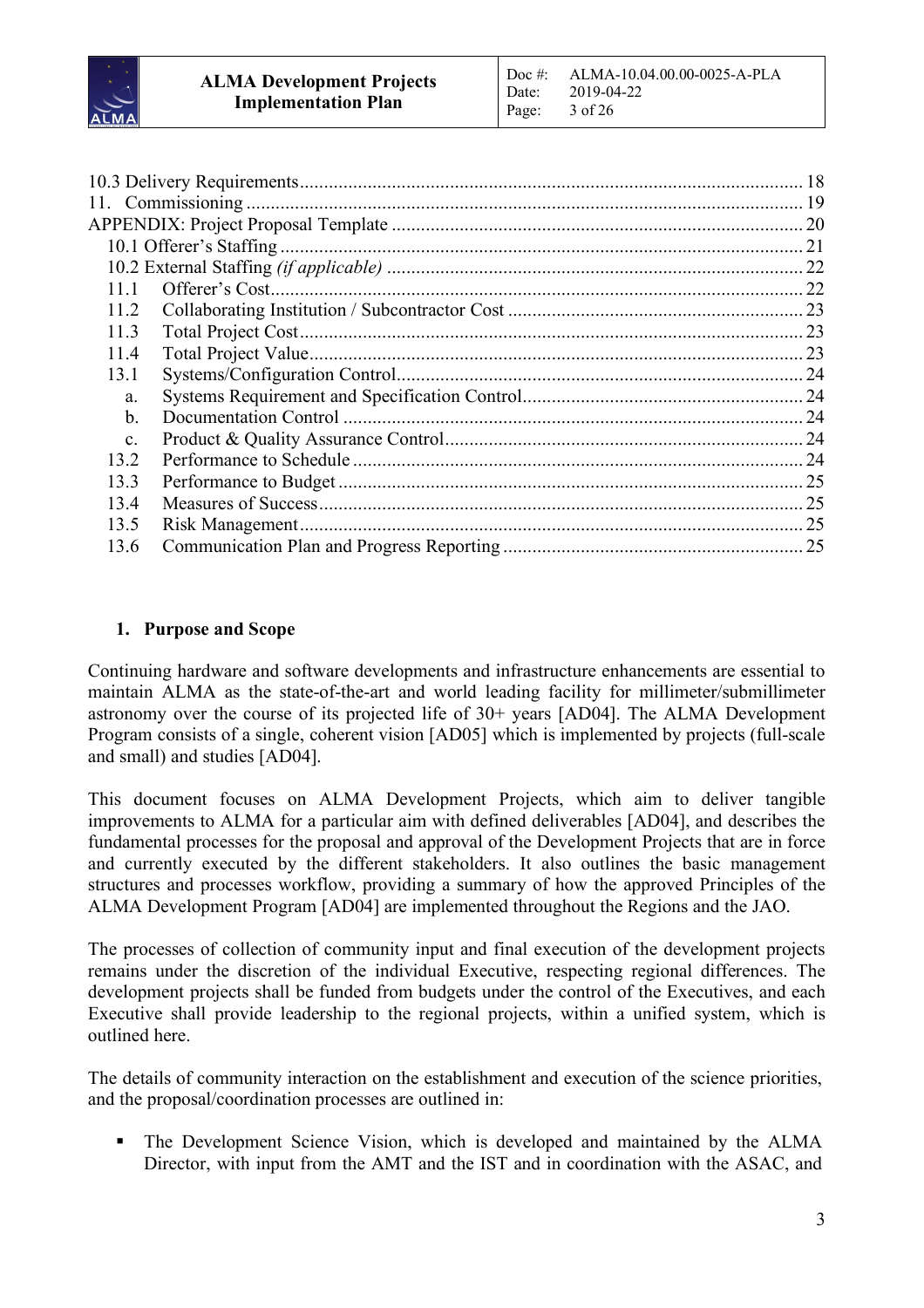

approved by the ALMA Board, according to Article 4.1 of the Principles of the ALMA Development Program [AD04].

• The ALMA Support Centers Implementation Plans, which detail the interaction with the community on the establishment of science priorities at a regional level and the way these are executed.

# **2. Applicable Documents**

| Appl.  | <b>Document Title</b>                   | <b>ALMA Doc. Number</b>     |
|--------|-----------------------------------------|-----------------------------|
| [AD01] | <b>Trilateral Agreement</b>             | N/A                         |
| [AD02] | <b>ALMA Management Agreement</b>        | N/A                         |
| [AD03] | Principles of ALMA Operations           | ALMA-10.00.00.00-0020-A-PLA |
| [AD04] | Principles for ALMA Development Program | AEDM 2018-061-O             |
| [AD05] | Development Roadmap                     | AEDM 2018-017-O             |
| [AD06] | <b>ALMA</b> Maintenance Principles      | AEDM 2014-027-O             |

#### **3. Reference Documents**

| Ref.   | <b>Document Title</b>                                        | <b>ALMA Doc. Number</b>     |
|--------|--------------------------------------------------------------|-----------------------------|
| [RD01] | <b>ALMA Operations Management Plan</b>                       | ALMA-10.00.00.00-0034-A-GEN |
| [RD02] | ALMA Management Team Charter                                 | ALMA-10.00.00.00-0035-A-GEN |
| [RD03] | <b>IST</b> Implementation Plan                               | SCID-00.00.00.00-0124-A-GEN |
| [RD04] | <b>IET</b> Implementation Plan                               | ALMA-10.00.00.00-0024-A-PLA |
| [RD05] | <b>ICT</b> Implementation Plan                               | COMP-70.05.00.00-0025-D-PLA |
| [RD06] | <b>ISOpT</b> Implementation Plan                             | ALMA-90.00.00.00-0027-A-PLA |
| [RD07] | <b>ALMA Product Assurance Requirements</b>                   | ALMA-80.11.00.00-001-D-GEN  |
| [RD08] | <b>ALMA Warranty Policy</b>                                  | ALMA-10.00.00.00-0016-A-PLA |
| [RD09] | ALMA Design Reviews Definitions, Guidelines<br>and Procedure | ALMA-80.09.00.00-001-D-PLA  |

#### **4. Definitions and Acronyms**

All acronyms and abbreviations used within this document are given at the ALMA Acronym Finder web page. In addition, the following acronyms are used in this document:

- **ALMA Director:** AD [AD01,AD02]
- **ALMA Science Advisory Committee:** ASAC [AD01]
- **ALMA Regional Support Center:** ASC [AD01, AD02, RD01]
- **ALMA Management Team**: AMT [AD02, RD01, RD02]
- **Director's Council:** DC [AD01,AD02]
- **Integrated Computing Team:** ICT [RD01, RD05]
- **Integrated Engineering Team:** IET [RD01, RD04]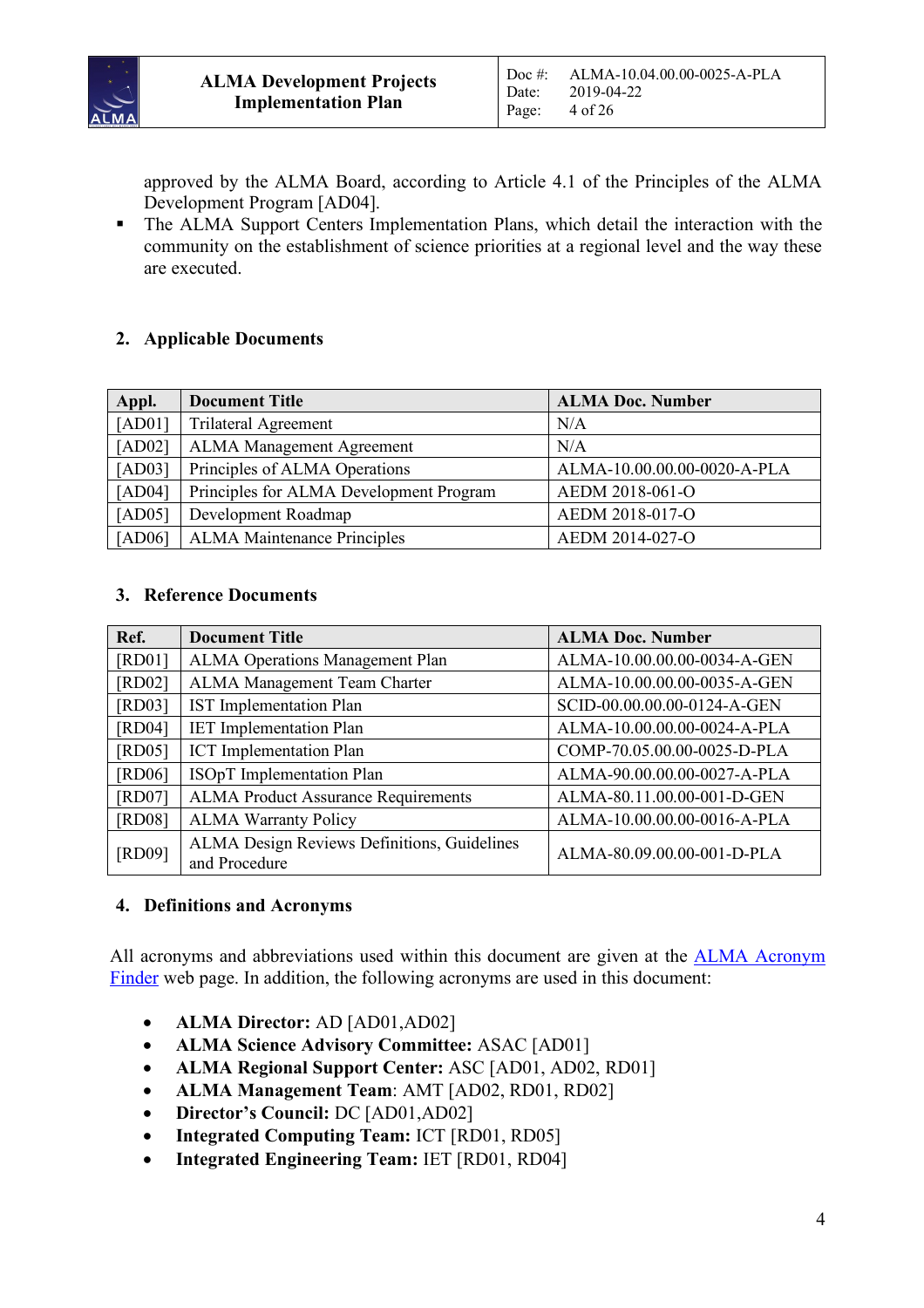

- **Integrated Science Team:** IST [RD01, RD03]
- **Integrated Science Operations Team:** ISOpT [RD01, RD06]
- **Integrated Teams:** IXT [RD01]
- **Joint ALMA Observatory:** JAO [AD01, AD02]
- **Operations Manager:** OM [RD01]

#### **5. Development Project Framework**

ALMA development projects progress through several stages, from initial concept to final acceptance. With each stage, a project will increase in maturity and technical readiness. A typical, but not unique or required progression is described here as context. The remainder of this document is concerned with steps that require ALMA Director or Board approval to proceed.

Most ALMA projects originate as a Study Program. Studies are funded by, managed, and at the discretion of the regional Executives. They are designed and intended to allow an initial exploration of a concept that may be of interest to ALMA Development, in the near or long terms. The Study may or may not lead directly to an ALMA deliverable; however, if that is the intended next step, a useful, but optional, way to validate the approach is to review the results at a Conceptual Design Review (CoDR). The primary purpose of the CoDR is to present the performance of new capabilities and/or improvements of the alternative design choices, considering the science objectives and the organization's long-term development strategy, to discuss how those design alternatives are going to be evaluated, and to determine whether the details of early design activities for the project, resulting in the selection of the baseline design, are realistic. This review, if deemed beneficial, would be conducted under the auspices of the AMT and chaired by the Observatory Systems Engineer (OSE). If successful, the project might then proceed to a Preliminary Design Phase. If additional specifications are necessary, or existing requirements need to be changed, a (Sub-)System Requirements Review should be held (see section 7.4.), which aims at reviewing the changes of the science- and system level requirements as a result of the new development, as well as to ensure that applicable requirements have been duly identified, are correct and complete.

The Preliminary Design Phase is the phase where multiple solutions or concepts which meet the specified requirements are identified and explored, where critical technologies are identified and their feasibility analyzed, where selected solutions and concepts are refined and validated through extensive tradeoff studies and analyses, and where the top level performance requirements for the subsystem are analyzed to ensure they are complete, documented and well understood. The designs may be iterative, and alternatives, including secondary options from the concept stage, might be adopted in the end. For hardware projects, the Preliminary Design Phase may produce a functioning prototype to demonstrate performance. The endpoint of the Preliminary Design Phase is a Preliminary Design Review (PDR). The objectives of a PDR are, typically, to ensure that requirements and external interfaces are complete and validated, to demonstrate that the proposed design can meet these requirements, to demonstrate that all major risks have been identified and mitigated, and that overall, the project is ready to proceed to detailed (critical) design. Unless receiving an exemption from the AMT and the ALMA Director, major ALMA development projects are expected to pass a PDR before being approved for full construction. Preliminary Design Phase projects are eligible for ALMA Development funding and should follow the development approval steps outlined in this document.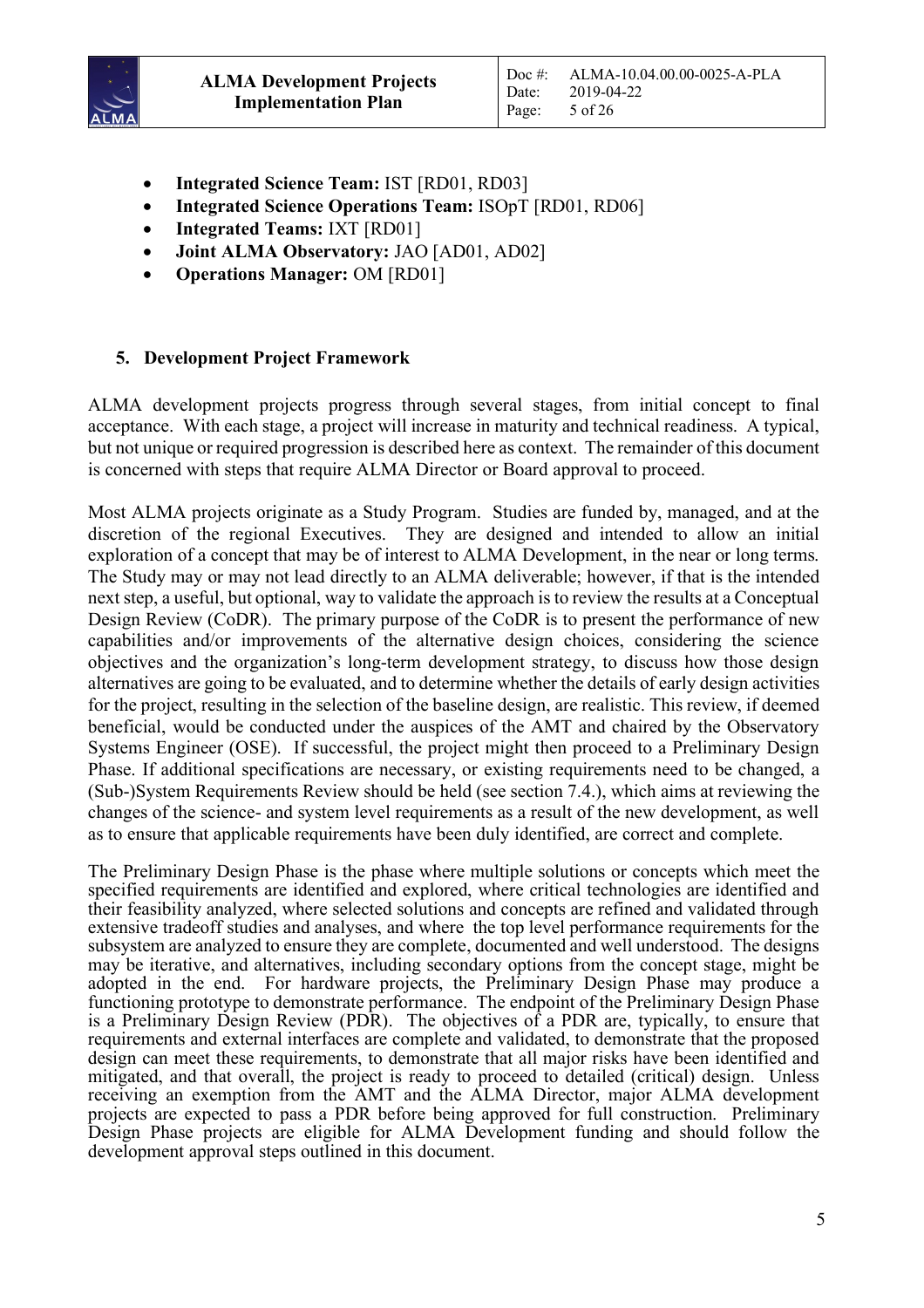

The Detailed (or Critical) Design Phase is the period when the subsystem is designed and the design is verified analytically and/or by tests performed on prototypes. This phase concludes with Critical Design Review (CDR), which seeks to verify that the detailed design satisfies the specified requirements, that the design is duly documented, to assess risk areas of the design and, as applicable, to assess the results of producibility analyses, review preliminary hardware product specifications, evaluate preliminary test planning, and evaluate the adequacy of preliminary integration, operation and support documents.

The last stage of project development is the production phase. This phase includes a Manufacturing Readiness Review (MRR), which seeks to demonstrate the overall production readiness and to assure that the items to be manufactured will meet the corresponding requirements. If a preproduction phase was executed, then the results of that work are also reviewed during the MRR to further optimize the full production manufacturing process.

The project typically concludes with a series of incremental acceptance reviews, which seek to ensure that all technical requirements have been verified prior to proceeding to the next integration step or, ultimately, to commissioning.

The plan for the Detailed Design and Manufacturing phases may be submitted as a stand-alone proposal, or as part of a two-phase proposal and approval process, whereby the Detailed Design Phase is approved and proceeds as Phase 1, and if successful (including passing its gate review [CDR]), seeks approval from the Board before proceding with Phase 2 (production, including passing its gate review [MRR]). In either case, the submitted proposal should follow the steps outlined in this document.

#### **6. Development Projects Workflow**

As it will be detailed in this document, Development projects [AD04] originate in the Executives. In general, projects are guided by the priorities of the ALMA Development Roadmap [AD05], while allowing scope for new ideas and innovation. Proposals are initially presented to the AMT for operational and technical impact assessment, and if recommended by the AMT, they will be considered for approval by the ALMA Director, in the case of small projects, or proposed by the ALMA Director to the ALMA Board for approval, in the case of full-scale projects [AD01, RD01, RD02].

The following is the general workflow for a Development Project:

- The Executives, under guidance of their IST member and in close coordination with the regional Development Manager, will start the processes particular to each region to initiate new development projects. This process may include workshops, development studies, and open calls for proposals, and can include the participation of Executives from other regions. This process will gather input, among others, from the regional SAC in terms of priorization and science case of particular projects, and the regional ICT, IET, and ISOpT representatives in terms of operational impact, which will be coordinated through the AMT members. Each region is responsible for its own down-selection process for projects to be presented to the AMT.
- Project proposals will be presented by the Executives to the AMT who will conduct operational impact and technical readiness assessments, in coordination with the Observatory Scientist and the Observatory Systems Engineer, and that includes input from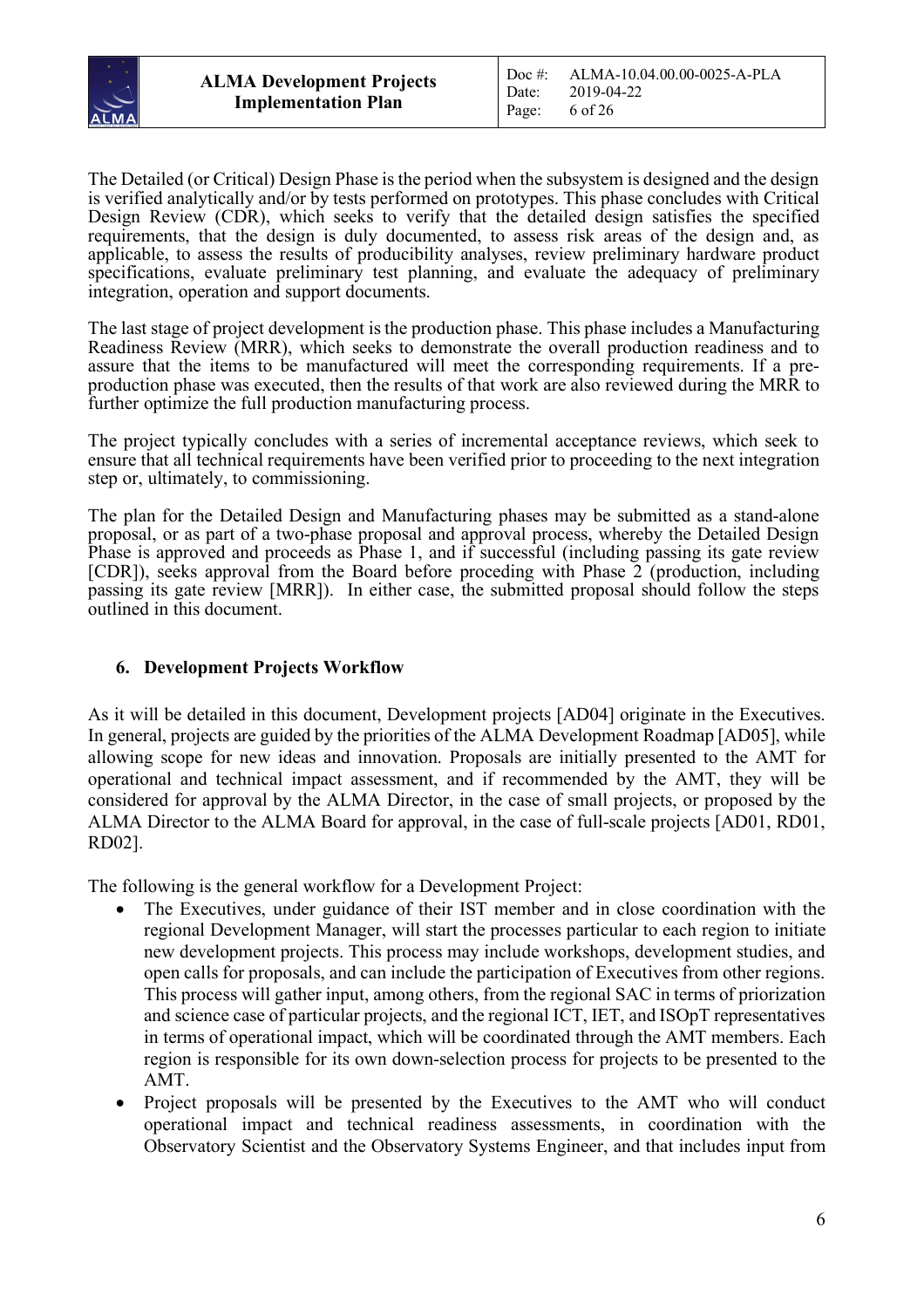

the IET, ICT, and ISOpT (see sections 7.5 and 7.6). The outcome of this assessment and the AMT's final recommendation will be forwarded to the ALMA Director.

- The ALMA Director will, concurrently, take into account advice from ASAC [AD01] with regard to the scientific objectives of the project, such as the ability and role of the project in meeting ALMA key scientific objectives, including those of the Development Roadmap [AD05]. Based on the recommendations of the AMT and the advice of the ASAC, the ALMA Director will recommend, or not, that the project be approved. The ALMA Director can directly approve small projects.
- Consistent with the ALMA Agreement [AD01], the ALMA Director will submit projects to the DC for concurrence prior to submission for approval to the Board (for full-scale projects), or for their information only, before proceeding, for small projects [AD04].
- After the project approval by the ALMA Board or the ALMA Director, depending on the size of the project [AD04], the regional Development Program Managers will coordinate with the project team and with the related IET or ICT groups for the implementation of the project, and keep the AMT informed about the progress. The AMT, in its role of project oversight, will transmit requests to the project teams as necessary through the corresponding Development Program Manager.
- After completion, a project will typically undergo an acceptance review before it is released for commissioning. The ALMA Director, as foreseen in the Development Principles [AD04], will be the acceptance authority for completed development projects, based on the recommendations from an appropriate Acceptance review process.

The Workflow of each development Project is as follows: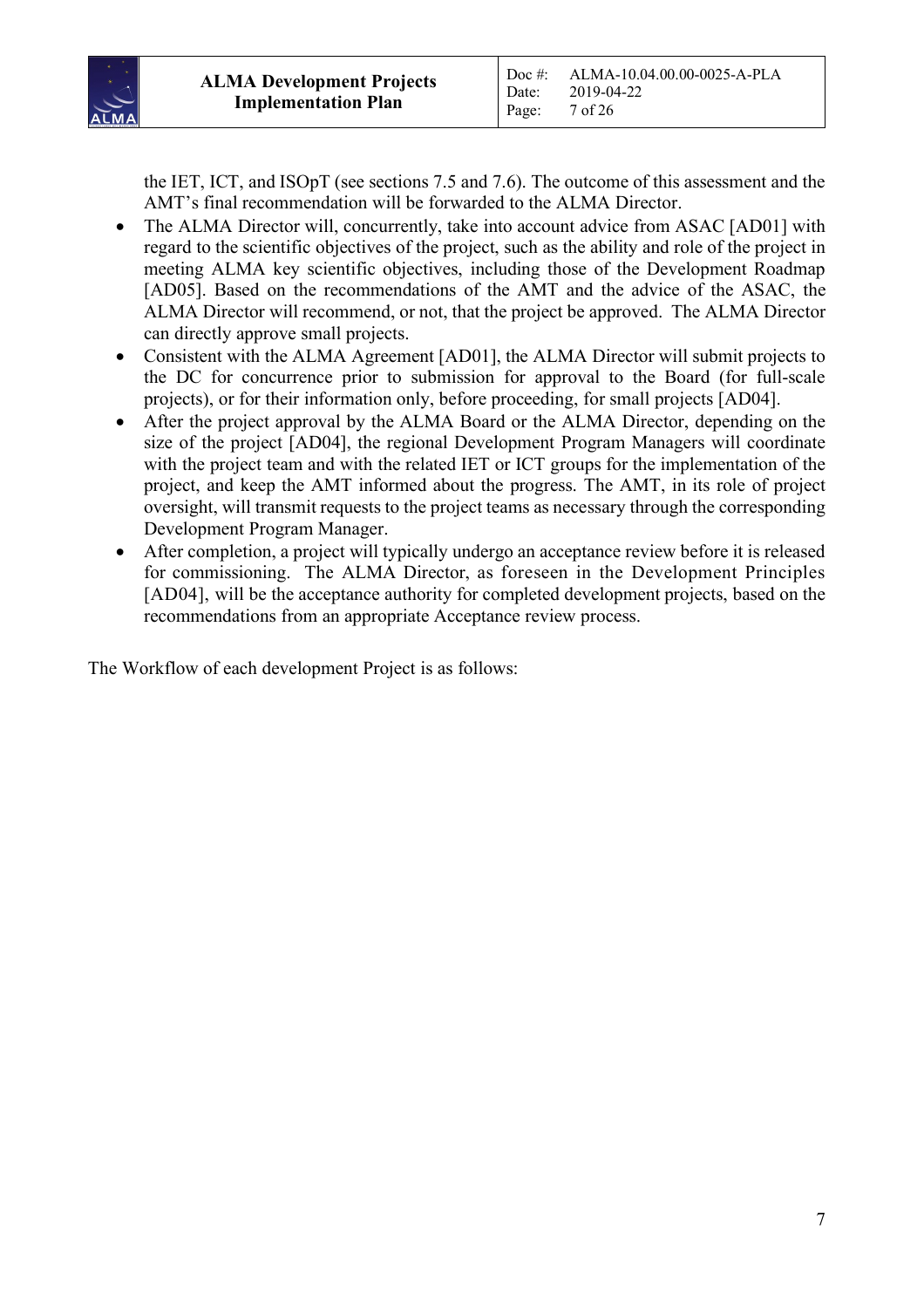



Figure 1: Development Projects Workflow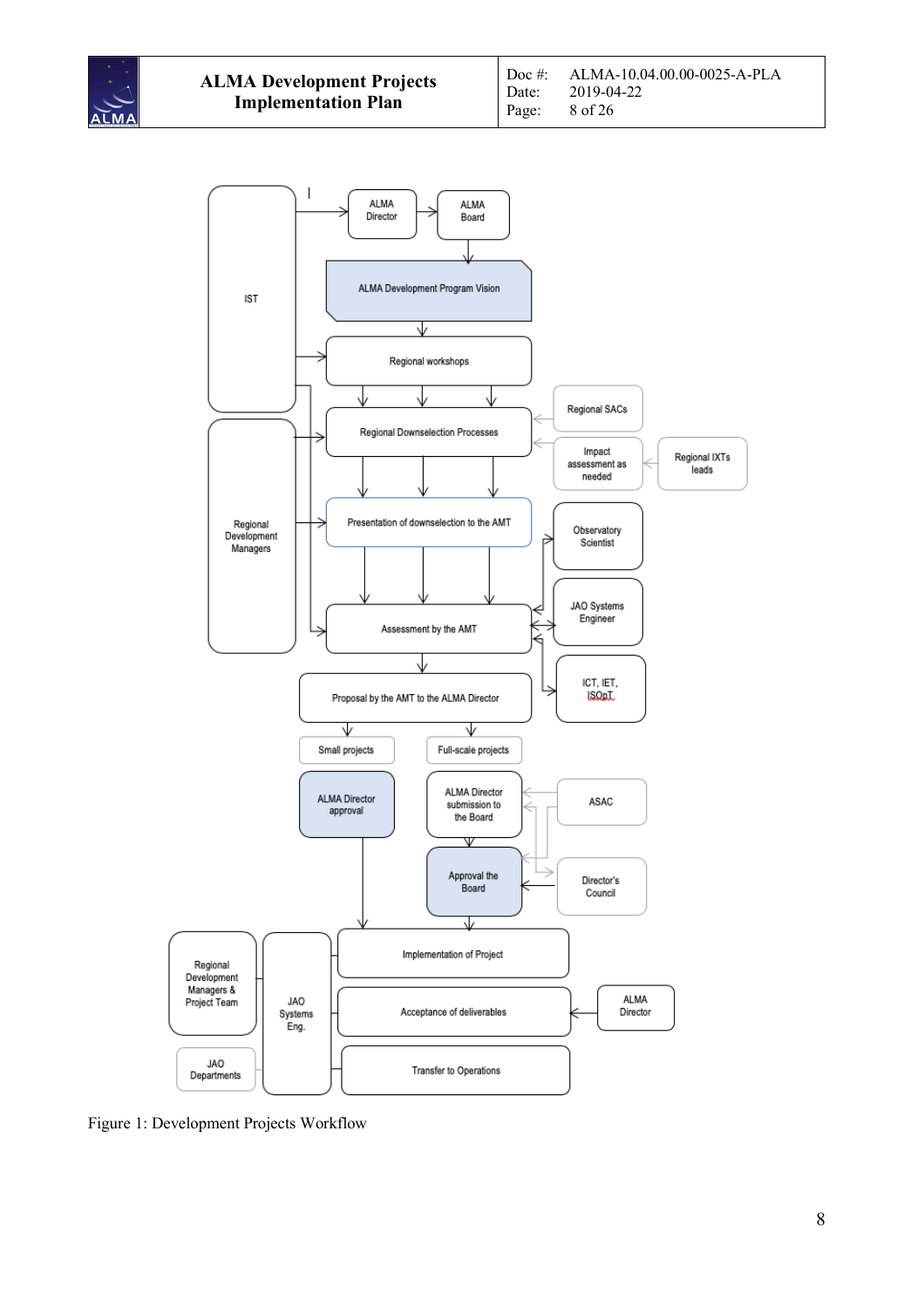

# **7. Planning and Proposal Phase**

This section describes the initial stages of an ALMA Development Project proposal, from its preparation phase to demonstration of technical readiness, in preparation for consideration for approval by the ALMA Director or the ALMA Board, depending on the proposed budget [AD04].

Development Project proposals are initiated regionally in EA, EU, and NA following different processes which are particular to each region and are initiated and administered by NAOJ, ESO and NRAO, respectively. Therefore, the Executives shall, in possible collaboration with other institutes, choose and carry out development of new hardware, software, or infrastructure in accordance with the development principles [AD04].

The regional ASCs shall provide centralized management of the development process at the Executives, including gathering of information and coordination of community proposals. Each ASC manages the activities for upgrades and development/modification in cooperation with the regional ALMA Program Scientist, the regional Development Program Manager, and other technical experts within the ASC. Given the different frameworks under which the Executives operate, there is no shared and single implementation of the ASC from Executive to Executive. However, the AMT is responsible for ensuring the necessary coordination and unified projects proposal that are finally submitted by each ASC for consideration into the ALMA Development Program.

The initial planning must be driven by a clear science motivation [AD04]<sup>1</sup>, and must try to exploit regional expertise as much as possible, in order to reduce risks and costs. Development project proposals must follow the unified ALMA Vision and provide deliverables which enhance the science capabilities and/or performance of the array, or which can be used as the initial stage for a new development project that would eventually introduce the same.

The IST and its members from each ASC are responsible for fostering high-level community input and interfacing with the scientific community to gauge interest and raise potential avenues of development for consideration. The IST is also responsible for coordinating the regional proposal processes to include relevant information regarding the overall vision and/or specific avenues of development and is responsible for all the scientific aspects of the ALMA Development Program, from formulation of requirements through design and construction to commissioning and science verification. Its inputs are conveyed to the AMT though the Observatory Scientist, to advise the ALMA Director on the overall scientific priorities of the ALMA Development Program. This process is informed through scientific/technical workshops and Studies funded regionally and defined under the leadership of the regional IST Heads. The IST can also foster and promote internal Studies and development proposals.

Development Project proposals in different regions will be coordinated by the Development Program Manager of the corresponding Executive. Development Program Managers will be the points of contacts with regional and cross-regional IET/ICT groups, the JAO and the AMT, and

<sup>&</sup>lt;sup>1</sup> As described in [AD04], the ALMA Development Program shall achieve its goal of enhanced scientific capabilities by means of: delivery of new equipment or capabilities; improvement, enhancement or increased availability of existing equipment or capabilities; reduced costs or risks for Operations; or improved efficiency.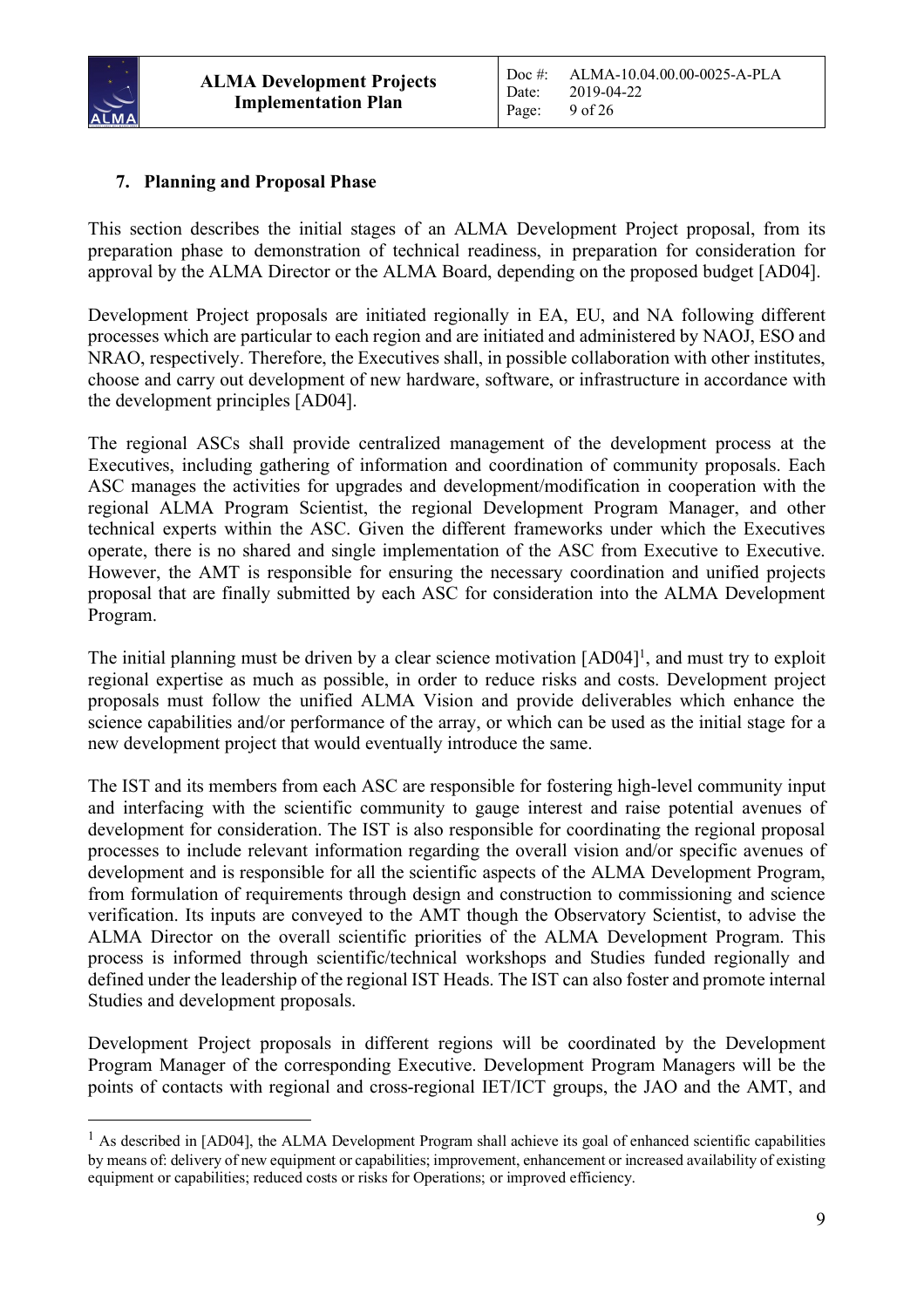

inform them and request input as necessary before the submission of the proposal for approval. The AMT will coordinate the necessary input from the IXTs.

If down-selection of competing proposals in the same or different regions is required, priority will be given to the scientific justification, budget considerations, and technical readiness and expertise. Down-selection processes shall be defined for each case by the AMT, with the input of the Observatory Scientist and the Observatory Systems Engineer.

# **7.1 Science Motivation**

ALMA Development Project proposals must be driven by a strong science motivation in line with the ALMA Vision and largely consistent with the latest version of the Development Roadmap. Proposals not directly related to the Development Roadmap could also be considered if its implementation would lead to tangible scientific, operational, or maintenance improvements.

The science motivation of a Development Project proposal and its coherence with the ALMA Vision shall be assessed by the ASAC prior to submission for approval. In this regard, the ASAC provides scientific advice to the ALMA Board and ALMA Director regarding proposed priorities for development projects, and the suitability of specific projects in meeting stated ALMA scientific objectives. The prospective projects and priorities for the ALMA Development Program from the regional science advisory committees (ESAC, ANASAC, EASAC) will be made available to the ASAC which will provide a synthesis of that input in its advice to the ALMA Board and ALMA Director.

The scientific merit given the specifications should be highlighted by the IST, elaborating on the broad and specific benefits of the proposed Project. New science areas should be explicitly identified. Improvements to performance over existing telescope performance should be quantified into the space of the fundamental performance metrics for ALMA, namely improvement in speed/efficiency, accuracy and/or cost.

# **7.2 Potential collaborations**

Development project proposals should explore possibilities of collaboration among the Executives, JAO, Institutes, Universities and Industry in order to reduce budgets and risks, exploit expertise and synergies of different groups, and provide a wider vision which strengthens the value of the proposal. Development Program Managers are responsible to coordinate different regional and cross-regional efforts and to keep the AMT properly and regularly informed.

# **7.3 Project concept**

A Development Project proposal must clearly address the scope/scale and planned method of the Project, describing objectives, assumptions, working theories, and approaches that will be used, and state hypothesis, including the scientific rationale for the proposed Project and its significance to ALMA. Specifically, the projects shall follow the minimum proposal content requirementsindicated in Section 7.9.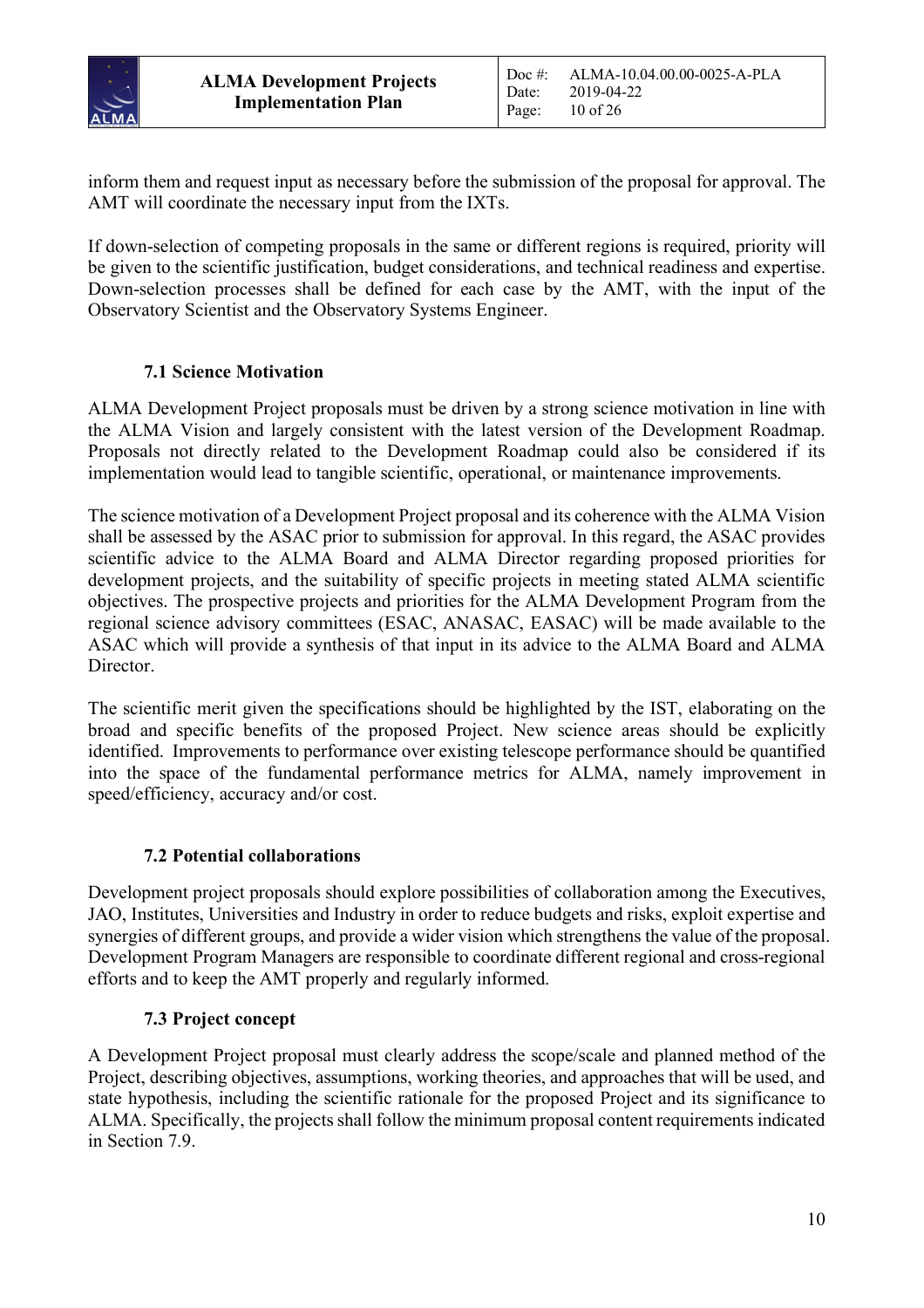

# **7.4 Specifications**

A Development Project proposal must be consistent with the latest applicable ALMA system and corresponding sub-system level requirements. If additional specifications are necessary, or existing requirements need to be changed, this will be part of the initial project proposal package and will be subject to a (Sub-)System Requirements Review coordinated by the corresponding Development Program Manager, led by the Observatory Systems Engineer and with the participation of the IST. This (Sub-)System Requirements Review shall be completed before the proposal is submitted for approval. The approved specifications will be part of the assessment of Technical Readiness described in 7.5, and all additional or modified requirements must be approved by the ALMA Change Control Board (CCB) by the critical design phase (and no later than the project's CDR).

# **7.5 Technical Readiness Status**

Before a Development Project proposal is submitted to the ALMA Director or the ALMA Board for approval, it must have reached proper technical readiness. Technical readiness will be assessed by comparison of performance of existing prototype hardware and/or software with the latest applicable ALMA requirements, including those approved by a (Sub-)System Requirements Review. In addition, the technical readiness assessment will also require consideration of readiness of implementation, e.g. fabrication methods, feasibility of mass production, ALMA interfaces, and possible impacts on ALMA facilities and maintenance and operation plans.

# **7.6 Operations and Colateral Development Input into Planning**

Input regarding the potential impact of a development project on operations or further development is an important part of the consideration of any potential Development Project. If provided at a sufficiently early stage, this input can ensure that implementation measures are incorporated in the project from the outset, and that unexpected, late-stage impact costs are avoided. The Executives are responsible for gathering this input and providing it in a timely manner to potential Development Projects. This implementation planning process should typically occur after regional downselection but before the proposal is submitted to ALMA for approval.

The regional Development Program Managers should keep the Observatory System Engineer informed of potential submissions of Development Projects. When, through this coordination, a Development Proposal is deemed sufficiently mature, the Observatory System Engineer will inform the ALMA Deputy Director of this status. The Observatory System Engineer, with support from the Performance and Quality Manager and from the relevant regional Development Program Manager (or their delegated point of contact), will assess what areas of upgrade to the ALMA System are required or what aspects of operations may be impacted, either financially or in performance. Following this initial assessment, the Observatory System Engineer will request further detailed input from JAO Department Heads and/or IXT Leads, who will give the performance or budgetary impact of such upgrade or operations input. The duration of this study will depend on the scope of the Project in question; the typical length is about four weeks and it shall not exceed eight weeks. This timescale will be informed to the relevant regional Development Program Manager. It is anticipated that this input will require broad participation from the regional offices and that collaboration between the IXT Lead and the heads in the regions which are responsible for the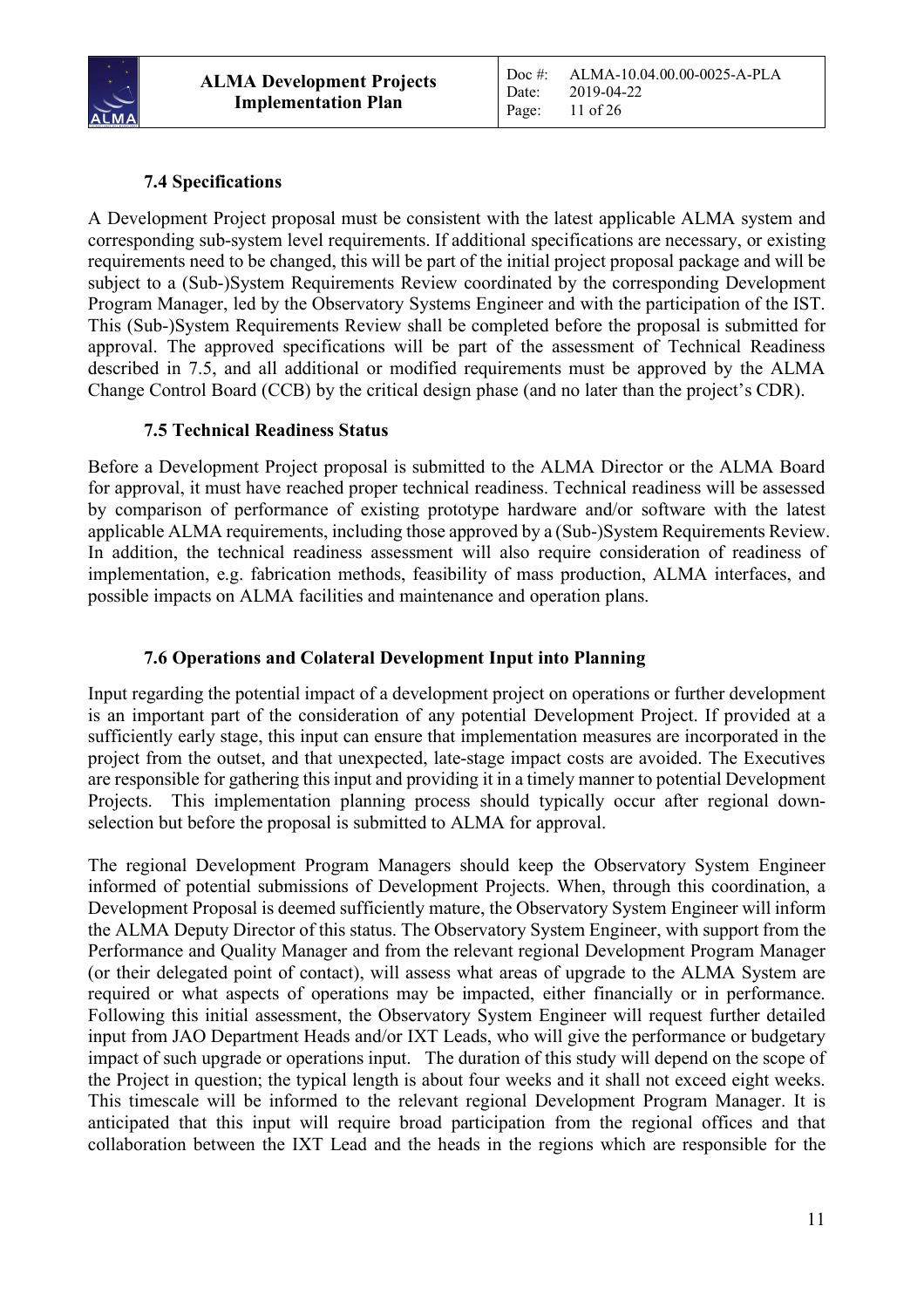

components requiring upgrade/development will be vital. The final, collated input will be returned to the regional Development Program Manager for inclusion in the Project Proposal.

#### **7.7 Proposal Submission Timeline**

Proposals must be submitted sufficiently far in advance of the Board meeting at which approval is being sought to allow the required input and preliminary approvals to be obtained. A summary package with essential information – technical overview, budget and schedule estimates, and listing of major system impacts – must be received 16 weeks prior prior to the relevant Board meeting so that the evaluation and approval process can begin. The final proposal package must be received no less than ten weeks prior to the intended approval date. The AMT+OSE+OS would then have four weeks to review, discuss and potentially request clarification on the proposal before finally making any recommendation to the ALMA Director. The recommendation from the AMT to the ALMA Director must come at least six weeks prior to the ALMA Board meeting (or approval date, if done by the Board's Written Procedure) at which the decision would be made in order to allow sufficient time for the approval process, considering that any submission to the Board has to be done at least two weeks in advance of the decision-making date. Input from the ASAC can be gained in parallel, especially considering the ASAC face-to-face meeting is typically only eight weeks prior to the ALMA Board.

In summary, these are the submission deadlines for ALMA Board evaluation of a Project Proposal:

- T-16 weeks: Summary package (technical overview, budget and schedule estimates, and listing of major system impacts)
- T-10 weeks: Final proposal package
- T-6 weeks: AMT+OSE+OS recommendation to the ALMA Director
- T-2 weeks: Final documentation package for the ALMA Board

#### **7.8 Project Implementation Cost Responsibilities**

All onsite upgrade costs (rough order of magnitude [ROM]) must be included in the assessment sent to the ALMA Director by the AMT+OSE+OS. Collateral development costs may either be included in the Project proposal, highlighted as coming as in-kind contributions from operations with corresponding risks to operations, or sought through a separate proposal to the Development Program. Upgrades to the infrastructure at the JAO should be included in the Development Project proposal as implementation costs. This may include upgrades to buildings, connectivity, archives, etc. The costs of AIV activities should be included in the proposal. Development of these estimates would be done prior to submission for approval by collaboration between the JAO, the submitting region and the Executives responsible for the modifications to JAO or other Executives' infrastructure (e.g., buildings, archive).

#### **7.9 Proposal Content Requirements**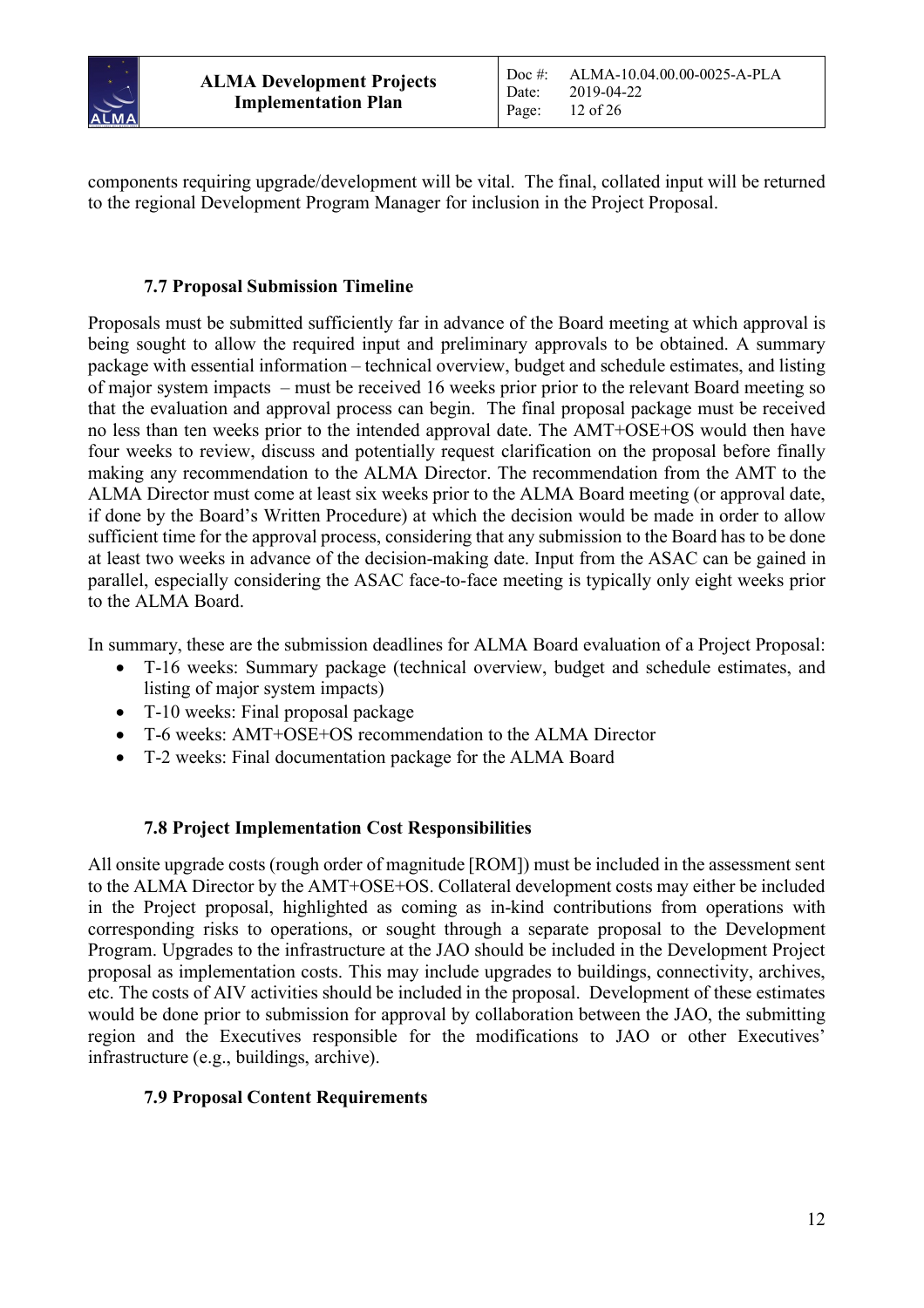

An ALMA Development Proposal shall contain the following standard elements, according to the template included in an appendix of this document. Some variation to accommodate differences or from region to region may be required.

- **Co-Is and Collaborating Institutions:** The proposal should include a table listing all coinvestigators, together with their institutional affiliation and email and telephone contact information.
- **Sub-contractors:** The proposal should also list the name(s) and address(es) of any external contractors and a brief description of the parts or services they are providing to the project.
- **Science Case:** This section should describe the key science benefits to ALMA of the proposed project. A clear description of the science motivation for the project will be essential to the proposal's success.
- **Project Scope:** This section of the proposal should include a brief statement of the scope of the project: i.e., the overall intent of the project, what the project includes, and relevant or related items that it may exclude, if that should be clarified. For example, this section should include the extent of the design and development activity, the major components or modules to be constructed or the software to be written.
- **Project Deliverables:** This proposal section (and subsections, as required), should clearly describe and identify all the major deliverables for the project. This should specifically include:
	- o Hardware
	- o Software
	- o Services, and
	- o Documentation. The documentation deliverables should typically include:
		- Monthly Progress Reports
		- § Specifications
		- Hardware design documentation
		- § Software/firmware design documentation
		- Interface Control Documents (ICDs)
		- Technical manuals and procedures
		- Ouality Assurance procedures
		- Safety procedures
		- Acceptance Test Procedures and Reports
		- § Closeout Report
- **Interfaces to ALMA:** The project must indicate how its deliverables will interface and operate with other ALMA systems. This section might typically describe or list the major subsystems being constructed, the ALMA systems and subsystems being impacted, and the actions, in broad terms, that must be taken to address the impacts. The detailed integration plan may be developed in later impact assessments, described below.
- **Period of Performance:** This section of the proposal provides the expected period of performance (project start and end date).
- **Project Staffing:** This section lists the key personnel for the project by name, function, FTE allocation over the length of the project, and duration of the engagement. FTE totals for the project should be provided.
- **Project Cost:** The project proposal must contain a cost breakdown by WBS element. Contract costs should be listed as separate line items or described in separate sub-sections.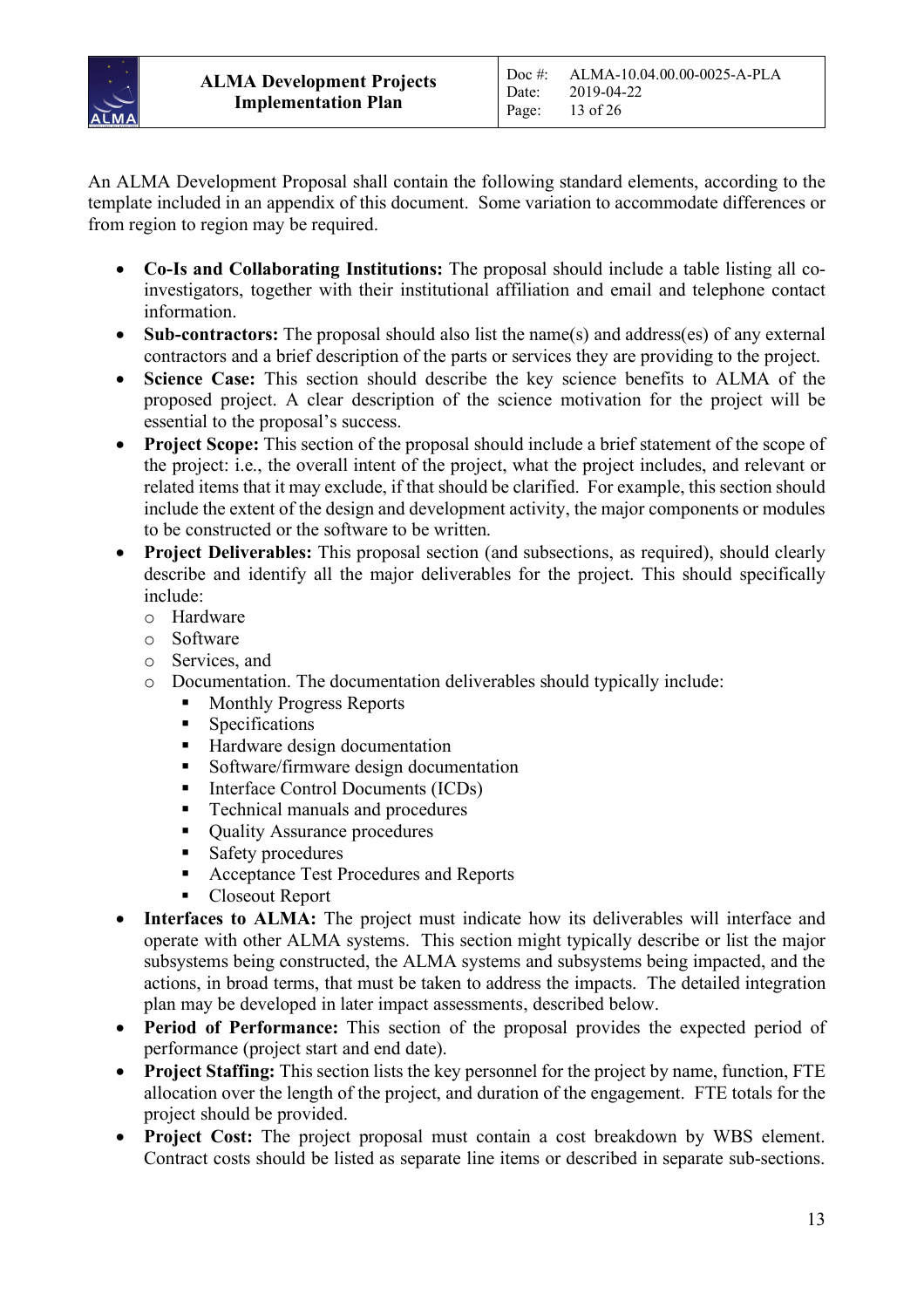

A table of total project costs including contingencies should be provided. Finally, a cost distribution (cash flow) table should be provided listing the project expenditures for each year of the project.

- **Project Schedule:** The proposal should provide an execution timeline. This is typically a Gantt Chart (or similar), organized by major work breakdown task elements, or in other a comparable project management format.
- **Project Management**: This section describes the management methods that will be employed in the project to ensure orderly execution and adherence to budget and schedule. Elements typically included are:
	- o Systems/Configuration Control
		- § Systems Requirements & Specification Control
		- Documentation Control
		- § Product & Quality Assurance Control
	- o Performance to Schedule
	- o Performance to Budget
	- o Measures of Success
	- o Risk Management
	- o Communication Plan and Progress Reporting
- **ALMA Implementation, Impact, and Commissioning Plans:** This section describes the plans for implementation, assessment of impact, and for commissioning, which can be developed with the assistance of the ALMA staff. The regional Development Program Manager is the contact point for this interaction.
- **Project Closeout:** At the conclusion of the project, the responsible Executive will typically require a closeout report from the PI to verify that the work has been completed, in compliance with the proposal requirements. The necessary contents of this report will be specified by the responsible Executive.
- **Operational Impact Assessment and Colateral Development Input:** see section 7.6
- **Commitment Statement:** This section is a statement by the PI agreeing to the terms of submission and these standard ALMA guidelines and to carry out the project as proposed.

#### **8. AMT Recommendation**

Upon receipt of a proposal from an Executive, the AMT will oversee the approval process. The AMT shall ensure that approval procedures are followed, that process and review decisions are timely, and that issues arising are resolved transparently and expeditiously. In this regard, the AMT, with the input of the Observatory Scientist and the Observatory Systems Engineer, will advise the ALMA Director on the projects that are ready for being submitted for approval and to be funded and implemented, based on:

- The science case and its relevance for the vision [AD05] and aims of the ALMA Development Program;
- The Operational Impact and the total estimated life-cycle cost of the Project (reduction or increase) including operation, maintenance and decommissioning, and telescope time;
- The Technical Readiness of the Project;
- The development capabilities in the individual regions so that ALMA enhancements and renewal can be sustained in the long-term.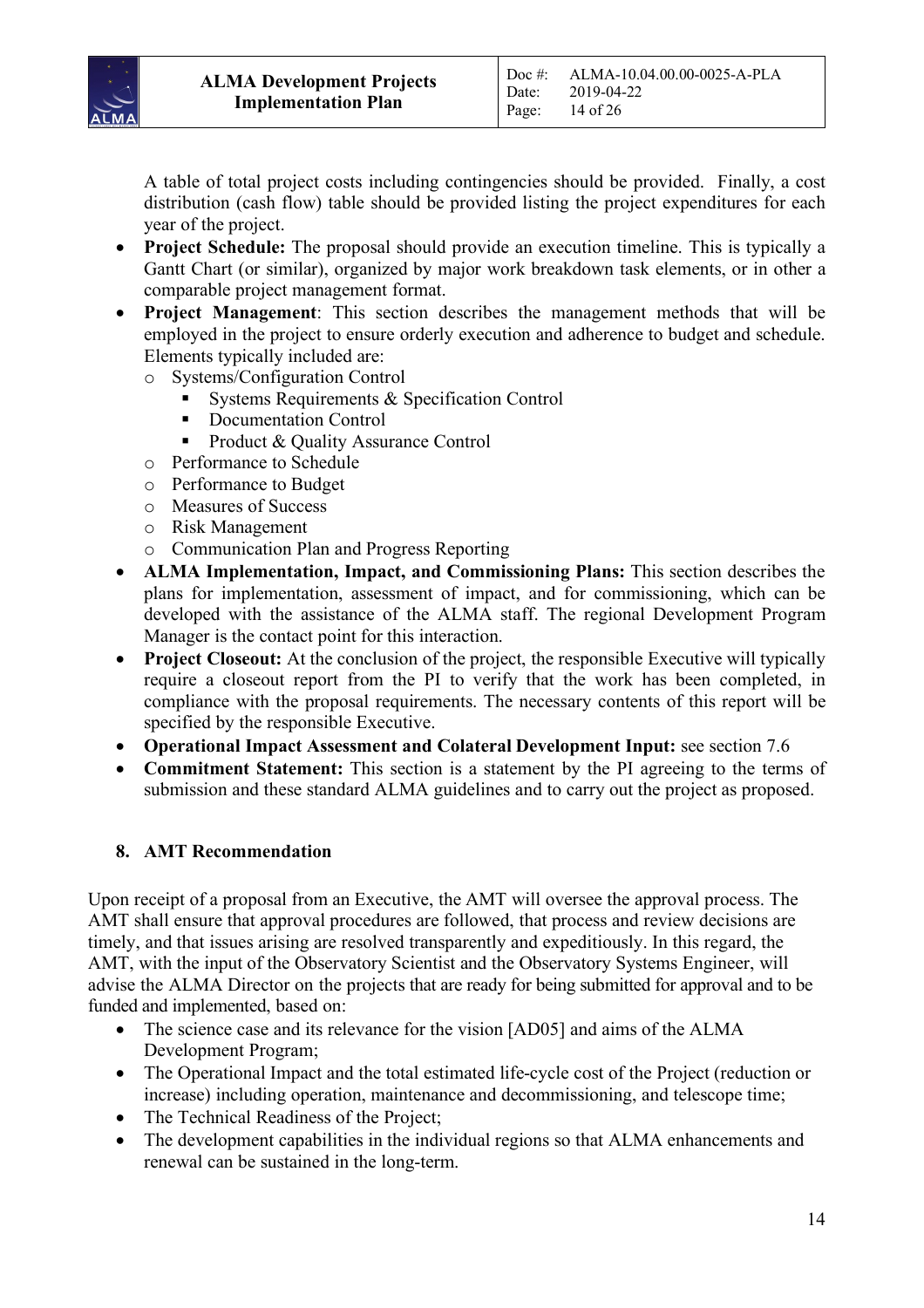

• The proper consideration of possible collaborations to reduce costs and maximize the science impact of the Project.

# **9. Approval**

The approval process will depend on the cost of the project, as defined in the Principles of the ALMA Development Program [AD04].

Currently, Full-scale Projects are those with estimated overall costs of more than 250 kEUR, 250 kUSD or 30 MJPY2 ; Small-Scale Projects are those with estimated costs below or equal to the above amount. The ultimate authority for approving Development Projects to be implemented is, in general, the ALMA Board, but the ALMA Board has delegated the authority to approve small projects to the ALMA Director.

The approval of a Project shall include approval of the overall costs of the Project for the purpose of balancing Party contributions to the ALMA Development Program.

For any changes made in the Development (DEV) budget, the corresponding ASC Operations Manager will inform the ALMA Director and AMT. Changes larger than 10% of an Executives' annual DEV budget need to be approved by the Board (for full-scale projects) or by the ALMA Director (for studies and small projects).

#### **9.1 Small Projects**

Small Projects (below the threshold specified in the Development Principles [AD04]) are recommended by the AMT, with a cover document including a summary of the motivation and the outcomes of the assessment conducted by the scientific and technical teams. The ALMA Director shall consider the approval of these projects after consulting with the ASAC through the Observatory Scientist. The AMT will propose the resolution to be passed by the ALMA Director, including the total cost of the project that is being submitted for approval and the implementation aspects. The ALMA Director shall keep the DC informed about the small projects being approved and/or consult for advice, if deemed necessary.

#### **9.2 Full-scale Projects**

Full-scale Projects (above the threshold specified in the Principles) are approved by the ALMA Board, upon recommendation by the ALMA Director, with the concurrence of the DC, due to their budgetary implications [AD01].

The ALMA Board would then approve these projects, considering relevant input from the ASAC.

The ALMA Director, as recommended by the AMT, will propose the resolution to be passed by the ALMA Board, including the total cost of the project that is being approved and the implementation aspects.

<sup>&</sup>lt;sup>2</sup> Note that these values could change, please refer to [AD04] for the amounts as approved by the ALMA Board.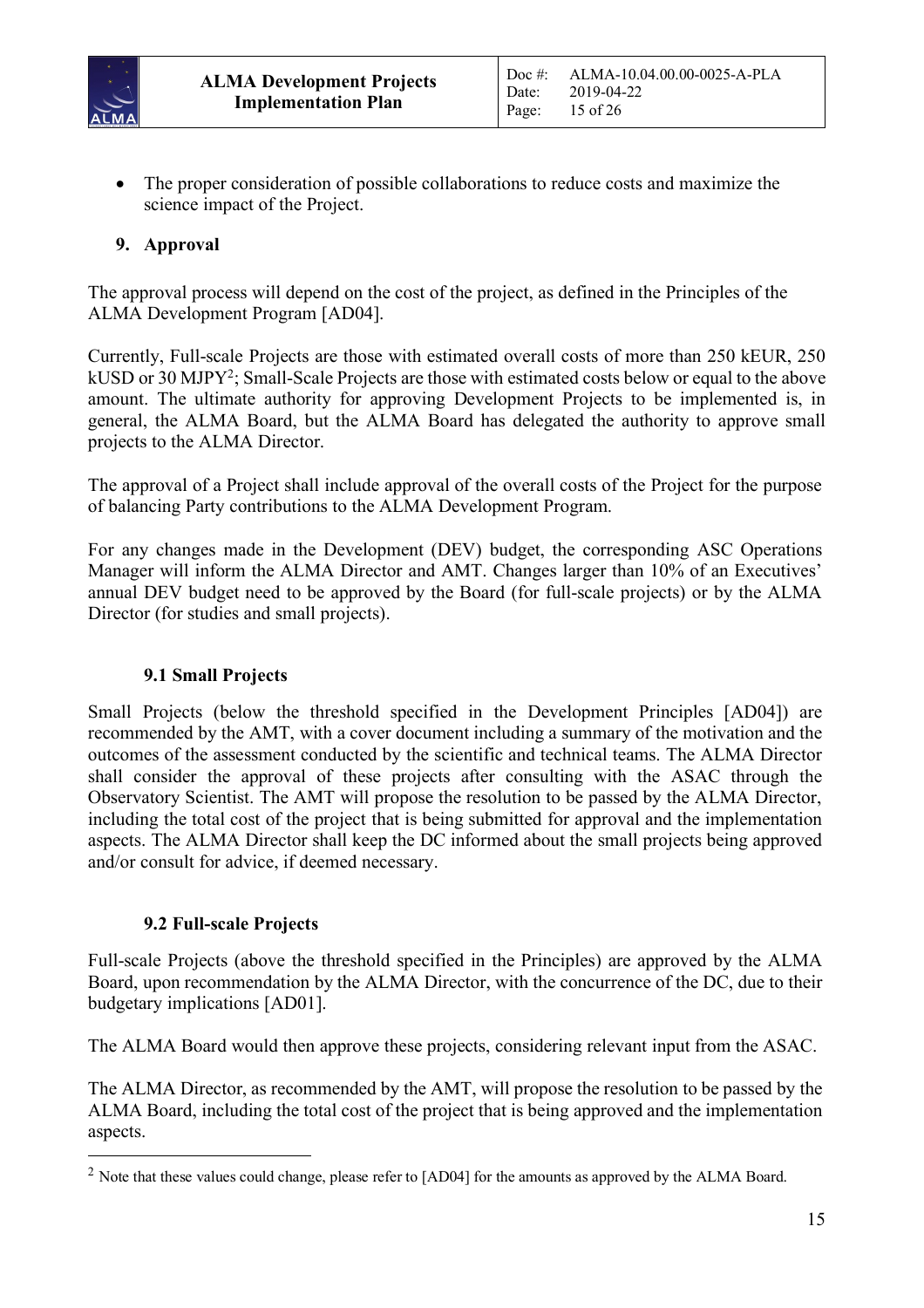

# **9.3 Projects up to PDR**

Depending on the scale of a development project, a specific goal may be to get to a Preliminary Design Review through the ALMA Development Program.

At this stage the project team should demonstrate that viable technical options are available to achieve the project goals. For some development projects, achieving PDR level may be the endgoal of the project.

#### **10. Execution and Oversight Phase**

In general, the AMT provides the centralized steering of the overall Development Program and will oversee its delivery. The AMT will also monitor the progress towards the delivery of development projects already approved (short-range view – implementation) and will report to both the ALMA Director and the Board.

In particular, the execution and oversight of approved ALMA Development Projects are responsibilities of the proposing Executive. In case of collaborative projects across multiple Executives, the roles, responsibilities and interfaces for the execution phase will need to be detailed in the project structure and planning documents. One Executive will lead the overall project and will be directly responsible for providing the overall coordination of the activities, including tracking the general schedule and progress of the activities. Each Executive will remain responsible for the execution of the workpackages under its leadership, schedule and performance. Issues that cannot be resolved and agreed within the project partners (to be defined by the AMT for each project) will be escalated to the AMT for discussion and resolution.

Each Executive will follow its internal guidelines for Execution and Oversight of ALMA Development Projects. Oversight procedures for major milestones and Reviews (e.g., but not limited to PDR, CDR, MRR, etc.) shall adhere to common ALMA practices, as detailed in the ALMA Product Assurance Requirements [RD07], in order to ensure that all components of the ALMA system are delivered with a consistent high level of quality in their design, fabrication, performance, reliability and documentation.

The same principles of ownership, warranty, and maintenance responsibility will apply to the deliverables resulting from the ALMA Development Program as apply to those resulting from the construction phase of ALMA [AD06, RD08, RD09].

#### **10.1 Detailed Design and Manufacturing Reviews**

An approved development project would need to conduct a Critical Design Review (CDR) and a Manufacturing Readiness Review (MRR), which may be combined, depending on the scale and context of the project.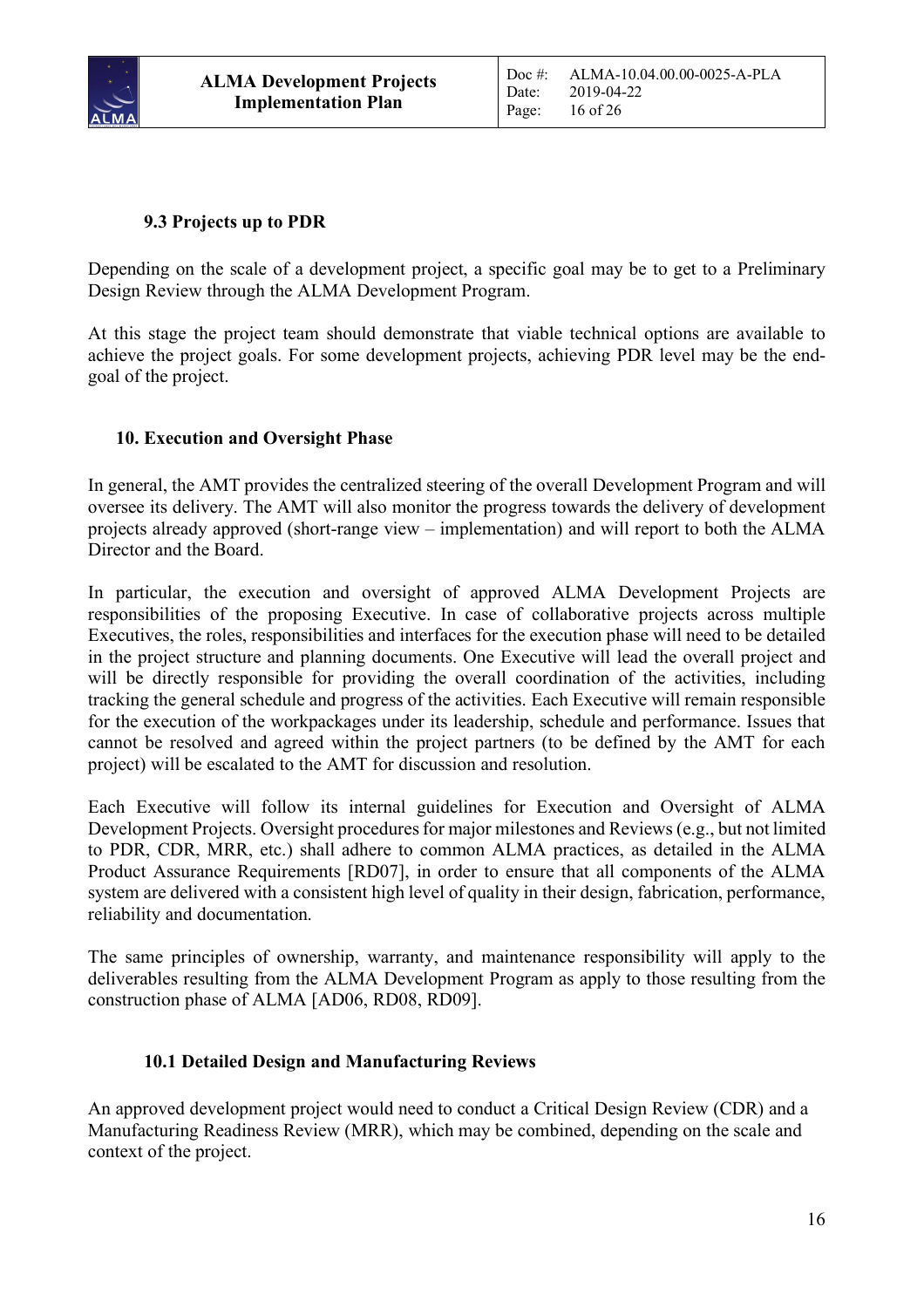

- Critical Design Review (CDR) is meant to verify that the detailed design of the configuration items satisfy specified requirements; to establish the compatibility among the configuration items and other items of equipment, facilities, software, and personnel; to assess risk areas for each configuration item; and, as applicable, to assess the results of producibility analyses, review preliminary hardware product specifications, evaluate preliminary test planning, and evaluate the adequacy of preliminary operation and support documents [RD09]. The Critical Design Review Data Package is the deliverables to be furnished by the contractor/ALMA partner(s) before the CDR in accordance with the timelines defined. The CDR will be conducted on the basis of the examination of these deliverables [RD09].
- MRR shall be held prior to the start of production or manufacturing to evaluate the maturity of the manufacturer's documentation and production processes and to highlight areas of risk that need to be monitored during production. Another key component of the MRR is to verify that all critical design issues have been resolved or sufficiently mitigated to the satisfaction of the review panel [RD09].

#### **10.2 Oversight**

Each Development Project shall have a project management team which shall be composed by at least a Project Manager (PM), and a technical/scientific leader. The PM shall be responsible for the execution of the project according to the agreed schedule and budget. The technical/scientific leader shall be responsible of ensuring that the deliverables of the projects meet the project science requirements. Where applicable, the technical/scientific leader will also be responsible to define and execute the Commissioning and Science Verification plan.

In case of Development Projects carried out by Institutes external to the ALMA Executives, the sponsoring Executive remains ultimately responsible for the execution of the Project. In such a situation, the sponsoring Executive shall nominate a project management team to track the execution of the Project and will be responsible towards the ALMA Partnership in a similar fashion as for an internal Project.

During the execution of an ALMA Development Project, the project team is responsible to produce regular project updates following the practices in place in each Executive. These updates will form the basis of the progress reports to the AMT, ALMA Board and the ASAC. It is expected that the relevant Executive Operations Manager will be responsible for keeping updated the AMT and ALMA Board on the milestones schedule and financial performance of the project, while the Executive Program Scientist will be responsible to provide updates to the ASAC.

If an ALMA Development Project deviates from the schedule or budget profile, the relevant Executive Operations Manager has the responsibility to take appropriate corrective actions and to keep the AMT informed of the schedule and financial risks of the project. Deviations from the planned schedule and budget profiles will be monitored by the AMT to evaluate the impact on delivering capabilities to the users and potential impact on other development activities. Deviations from budget beyond the thresholds defined in [AD04] will be dealt following the prescriptions in that document, as detailed in section 8 above.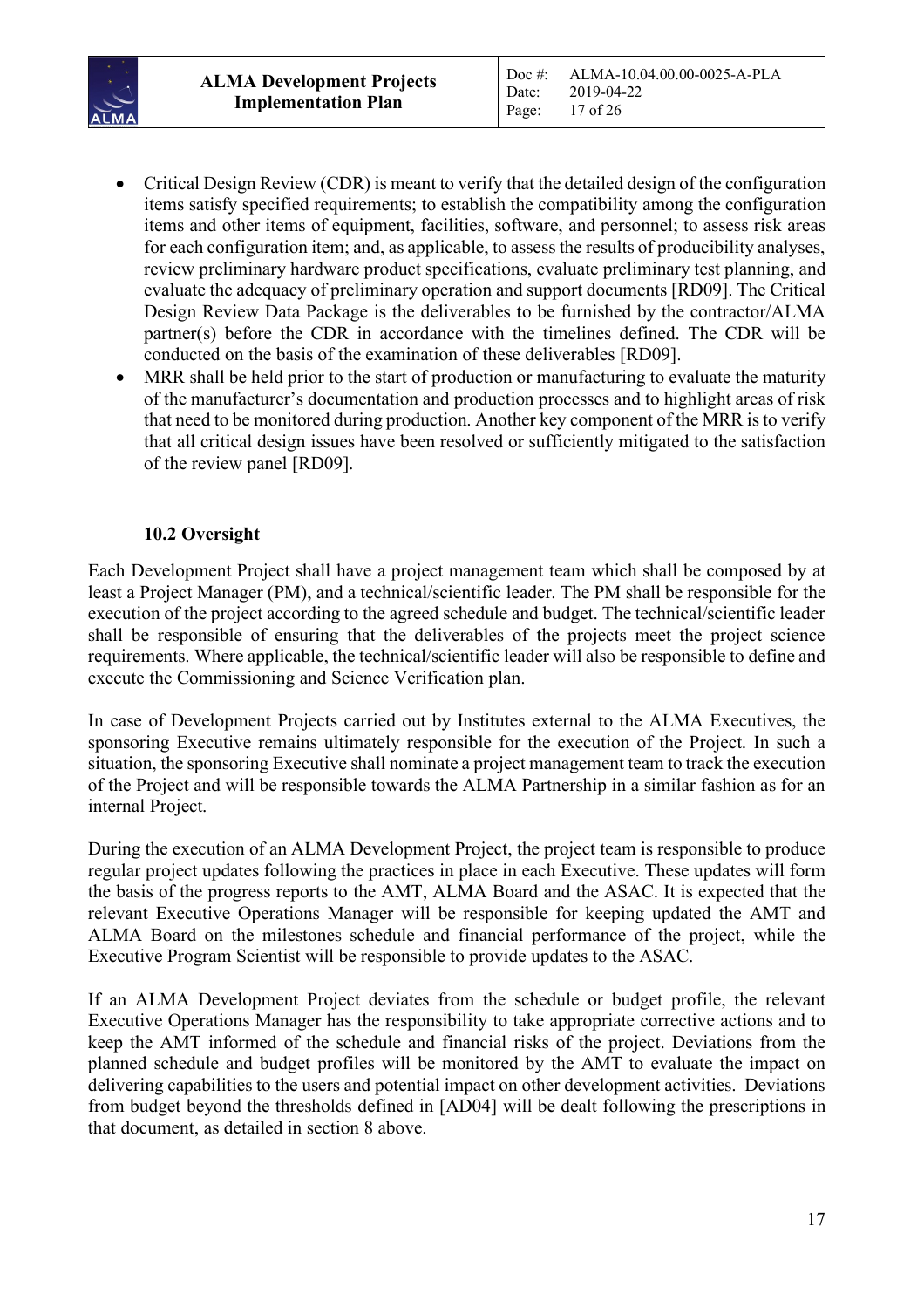

# **a. Deliverables**

Deliverables of ALMA Development Projects need to be clearly listed in the project proposal and must include all activities related to AIV and CSV, if appropriate (see section 7.9 – Proposal requirements). Unless differently agreed, the development project deliverables will become part of the ALMA Observatory, once formally accepted. The delivering Executive will be responsible for warranty [RD08] and maintenance of the deliveries, unless arranged otherwise.

#### **b. Acceptance**

The Development Project is responsible for defining and coordinating the execution of acceptance procedures of the deliverables according to the procedures outlined in the ALMA Product Assurance Requirements [RD07]. The corresponding acceptance plan and procedures are scrutinized at the CDR (preliminary versions) and MRR (final versions) gate reviews. An incremental acceptance approach is used:

1) Preliminary Acceptance In-House (PAI): full acceptance verification in-house, if passed the subsystem is authorized to be shipped to the site.

2) Provisional Acceptance on-Site (PAS): health check that the components have survived the shipping and transport process, if passed the subsystem is authorized to be integrated at the site.

3) Acceptance Review (ACRV): acceptance verification of the fully integrated system, if passed the subsystem is authorized to be commissioned. At this point all subsystem-level requirements shall be duly verified.

Projects may have two or more full-scale reviews as identified in the project management plan. The outcomes of these reviews will be included in the regular updates to the AMT and the Board. In some cases, as defined by the AMT, the reviews may result in the termination of the project.

#### **10.3 Delivery Requirements**

The formal owner of the deliverable shall be responsible for maintaining the integrity of the item and the accuracy of the controlled and released Configuration Item Data List (CIDL), which includes all work products that are intended to be handed over to the observatory including, but not limited to all documentation, hardware and software. The latter considers controlling the replacement of any hardware component, modification of marking or installation of any software upgrade or patch and the delivery of an update. As detailed in the ALMA Product Assurance Requirements [RD07], after an item has passed its formal acceptance process, JAO will take over the operation and maintenance of the deliverable.

Documentation shall accompany each configuration item and shall contain a list of all components (including, if applicable, serial numbers) that comprise the overall item. The accompanying documentation shall maintain a history of all equipment and/or component changes which occurred prior to the current version.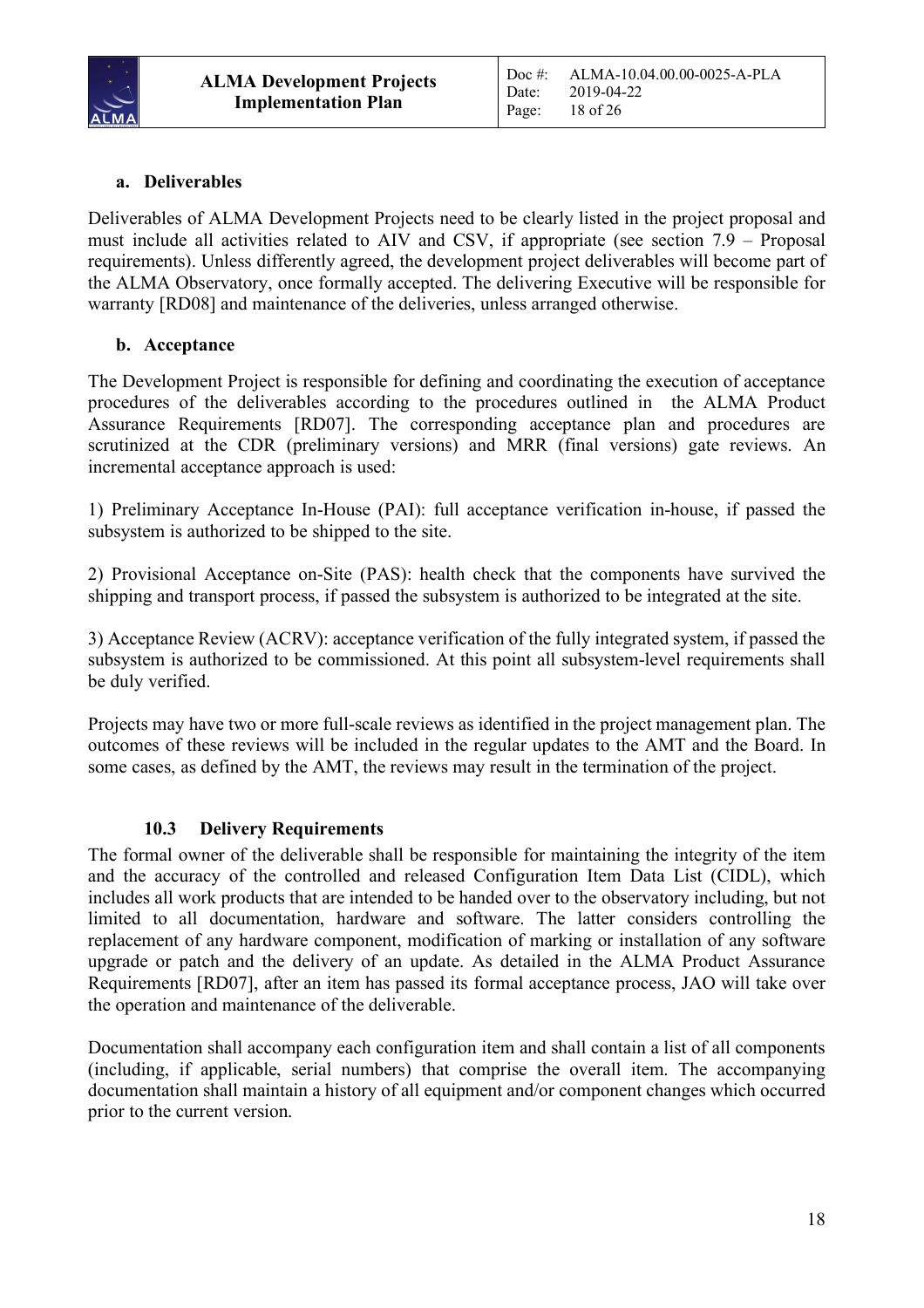

The documentation supplied in the Acceptance Data Package shall reflect the "as-built" version of the delivered equipment and shall contain sufficient information for the installation, operation and maintenance of this equipment. This documentation is detailed in the ALMA Product Assurance Requirements [RD07] and includes Compliance matrix, relevant safety documents, manuals, as built drawings, etc.

All deliverables will include two years of spare parts, based on the results of the corresponding reliability analysis.

# **11. Commissioning**

The commissioning plan should be delivered by time of a CDR. At that point, the JAO, regional centers, and any institutes participating in the program should agree on a resourcing and commissioning work estimate. After a successful Project is approved, the ALMA Deputy Director and the OS will include the capability in the Obsmode process (reference) for final roll out. At this point, the Deputy Director is responsible for informing if the commissioning process becomes stalled or blocked, escalating to the AMT for resource reconsideration or delay of the capability.

It is noted that for pure Software deliverables a more iterative and gradual commissioning approach might be suitable, in order to allow related staff to get involved at an early stage of the activities. Nevertheless, also here there needs to be a first-instance commissioning outline, including rollout and tasks list, which does allow for a preliminary agreement on resourcing and commissioning work estimate, as mentioned above.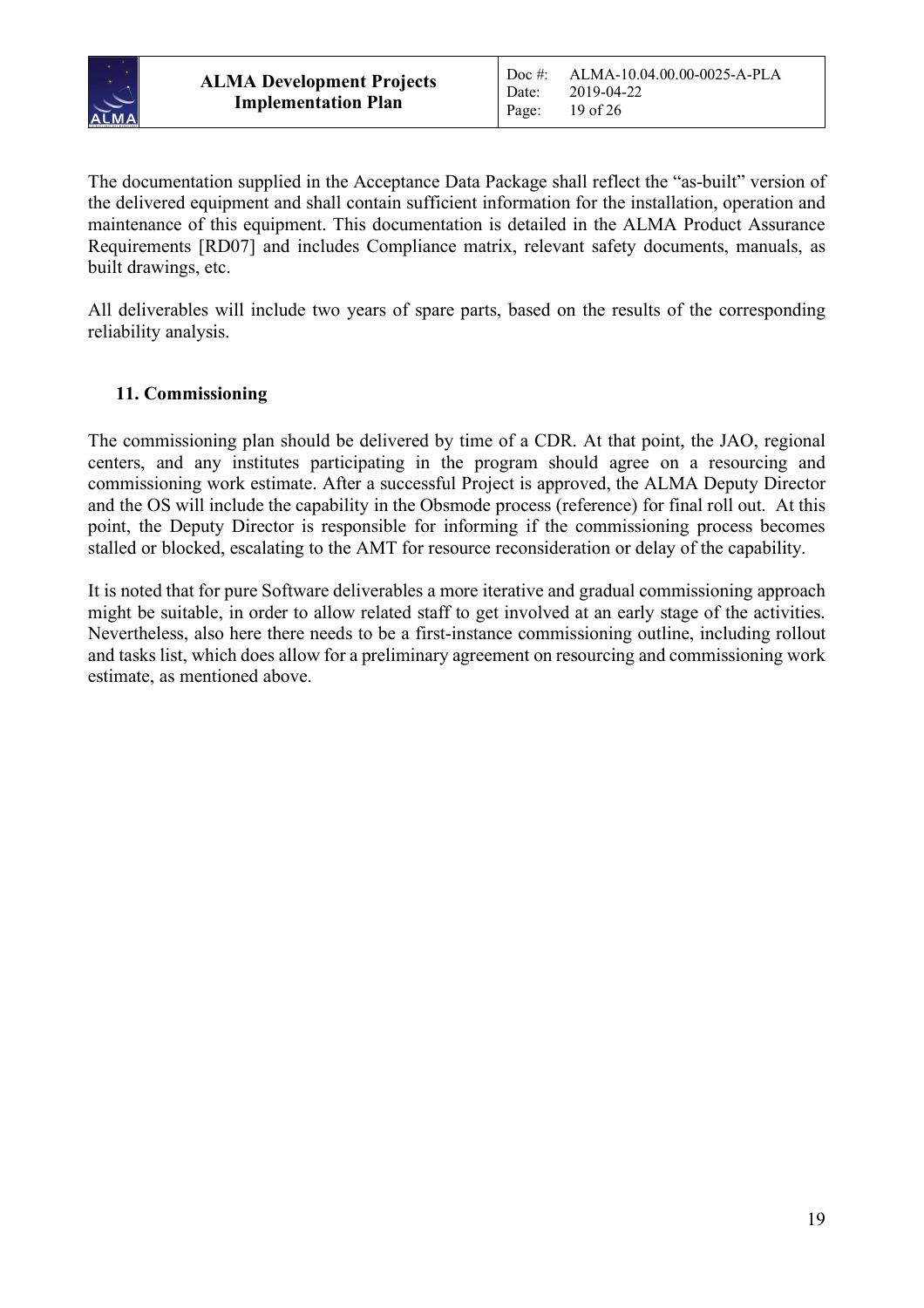

# **APPENDIX: Project Proposal Template**

# Development Upgrades of the Atacama Large Millimeter/submillimeter Array (ALMA)

# *Insert* **TITLE** *here*

**Principal Investigator: Institution: Address: PI Contact Information:** *Telephone Number Email Address*

#### **1. Abstract**

*Present a one-page (or less) description of the work scope and objectives of the proposed project with emphasis on your project's scientific merits. If applicable, please include a description of prototype hardware and/or software.*

#### **Contents**

#### **2. Co-Investigator(s) and Collaborating Institution(s)**

*Complete Table 1.0, below. Insert/delete rows as needed.*

**Table 1.0:** Co-Investigator(s) and Collaborating Institution(s).

| <b>NAME</b> | <b>INSTITUTION</b> | <b>EMAIL</b> | <b>TELEPHONE</b> |
|-------------|--------------------|--------------|------------------|
|             |                    |              |                  |
|             |                    |              |                  |
|             |                    |              |                  |

#### **3.** Subcontractors

*Obtain Company and/or Institution authorization to be proposed as a subcontractor prior to completion and sign-off of this Proposal.*

- **2.1 Company/Institution: Address: Subcontracted parts and/or services:**
- **4. Science Case**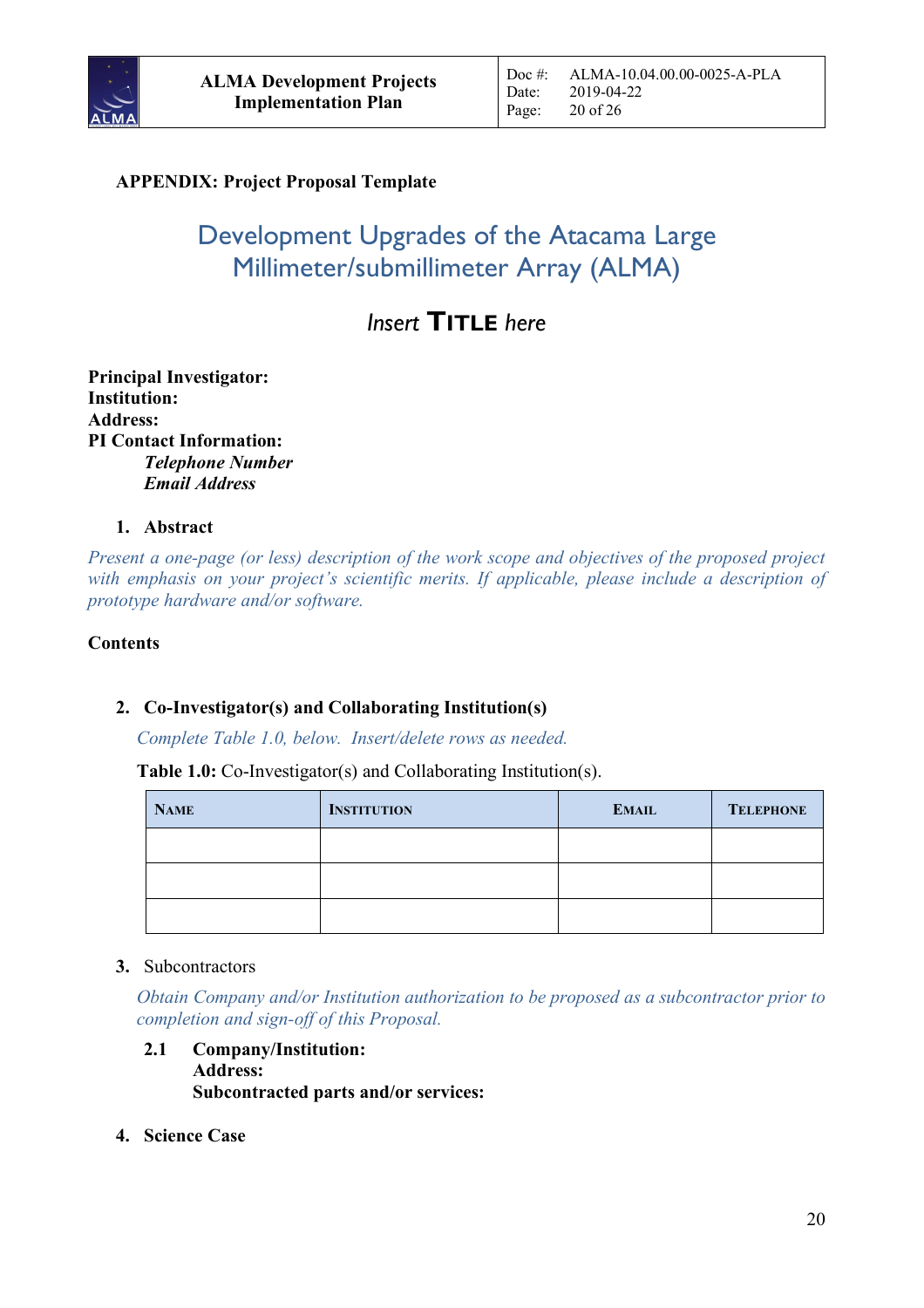

*Present the scientific rationale for the proposed Project and its significance to ALMA. Specifically, please explain how the science case is aligned with the current Development Roadmap priorities.*

# **5.** Project Scope

*Insert an explanation of the scope/scale and planned method of the Project. Describe Project objectives, assumptions, working theories, and approaches that will be used, and state hypothesis.*

#### **6.** Project Deliverables

*Describe the products that will be delivered at the conclusion of the proposed Project (if applicable.)*

**6.1 Hardware 6.2 Software**

- **6.3 Services**
- **6.4 Documents**
	- Monthly Progress Reports
	- Final Report

#### **7.** Interfaces to ALMA

*Note the ALMA hardware and/or software control interfaces that may be affected if the proposed design or control scheme is implemented.*

#### **8.** Site Location Impact Statement (if applicable)

*Describe any new facilities, significant modifications to existing facilities, or use of [Executive] facilities that are required. Also indicate when these facilities and/or modification are required.*

#### **9.** Period of Performance

*Define the anticipated period of performance.*

#### **10.** Staffing

*Estimate the level of effort (unit of measure =*  $\frac{Full}{Time}$  $\frac{Equivalent}{equivalent}$ *) to be deployed. Include Collaborating Institutions/Subcontractors until completion of the proposed Project, as well as the corresponding total cost to be incurred. Identify essential (key) personnel required to ensure success. If two, or more, persons of equivalent labor grade are capable of performing any given task, leave the corresponding Key Personnel cell blank and note the FTE level of effort only.* 

#### **10.1 Offerer's Staffing**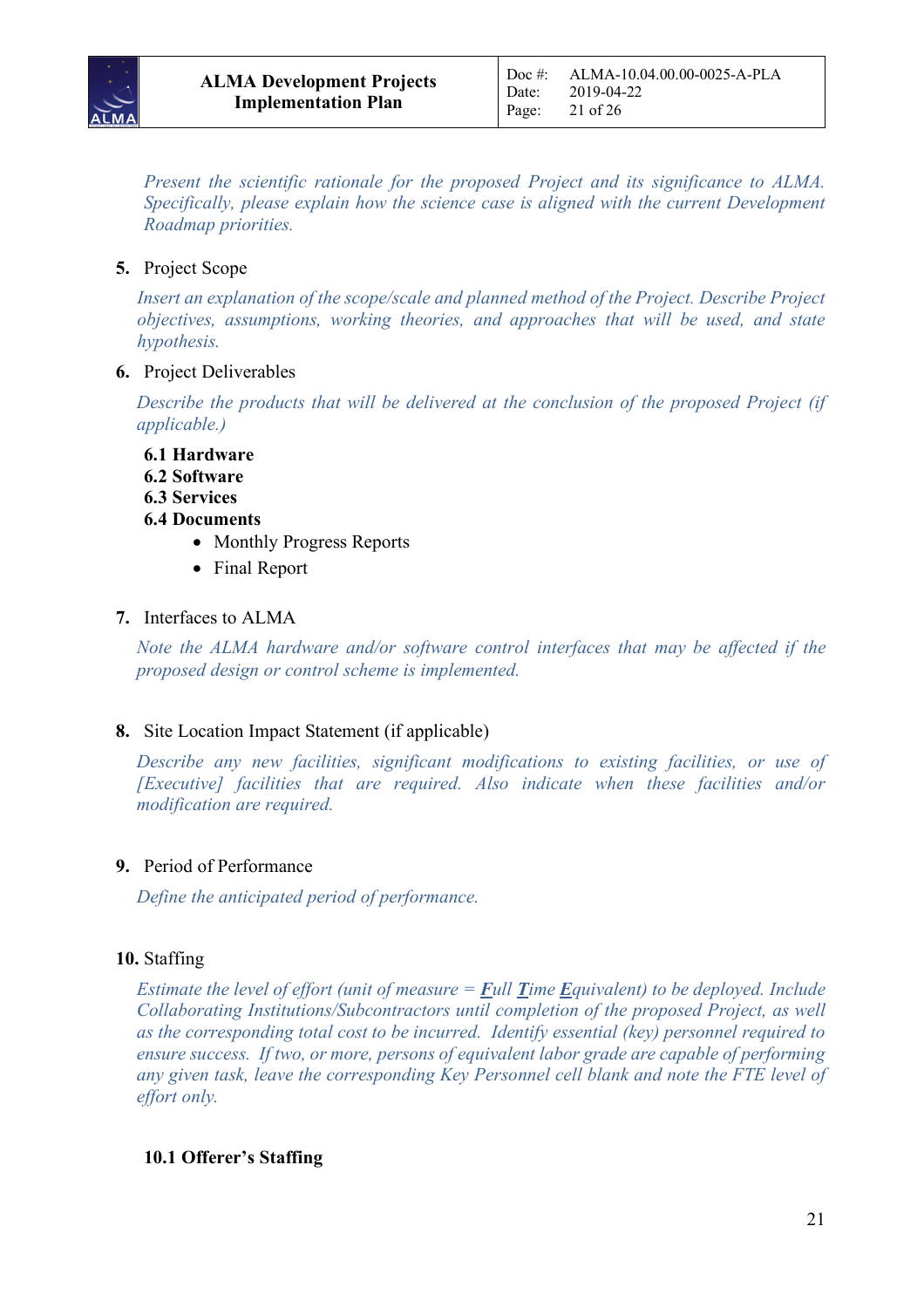

# *Complete Table 2.0, below. Insert/delete rows as needed.*

#### **Table 2.0:** Labor Estimate.

| TITLE (EXAMPLES)        | <b>KEY PERSONNEL</b> | <b>FTE</b> | <b>DURATION</b><br>(MONTHS) |
|-------------------------|----------------------|------------|-----------------------------|
| Principle Investigator  |                      |            |                             |
| Scientific Lead         |                      |            |                             |
| <b>Engineering Lead</b> |                      |            |                             |
| Research Engineer       |                      |            |                             |
| Senior Engineer         |                      |            |                             |
| Engineer 1              |                      |            |                             |
| Technician 1            |                      |            |                             |
| Machinist               |                      |            |                             |
| Other                   |                      |            |                             |
|                         | <b>TOTALS</b>        | 0.00       | 0.00                        |

#### **10.2 External Staffing** *(if applicable)*

*Complete Table 3.0, below. Insert/delete rows as needed.*

#### **Table 3.0:** External Staffing and Contact Information.

| <b>TITLE</b>          | <b>NAME</b> | <b>INSTITUTION</b> | <b>EMAIL</b> | <b>TELEPHONE</b> |
|-----------------------|-------------|--------------------|--------------|------------------|
| Co-<br>Investigator   |             |                    |              |                  |
|                       |             |                    |              |                  |
| Vendor Point          |             |                    |              |                  |
| of Contact            |             |                    |              |                  |
| <b>Customer Point</b> |             |                    |              |                  |
| of Contact            |             |                    |              |                  |

**11.** Cost Breakdown

# **11.1 Offerer's Cost**

*Complete Table 4.0, below. Work Breakdown Structure (WBS) Number should correspond to Level 1 tasks/activities in the Project Schedule. Insert rows as needed.*

**Table 4.0:** Offerer's Cost Breakdown.

| <b>WBS</b><br>No. | <b>TASK DESCRIPTION</b> | LABOR(S) | <b>MATERIALS</b><br><b>&amp; SERVICES</b><br>(S) | TRAVEL (\$) |
|-------------------|-------------------------|----------|--------------------------------------------------|-------------|
|                   |                         |          |                                                  |             |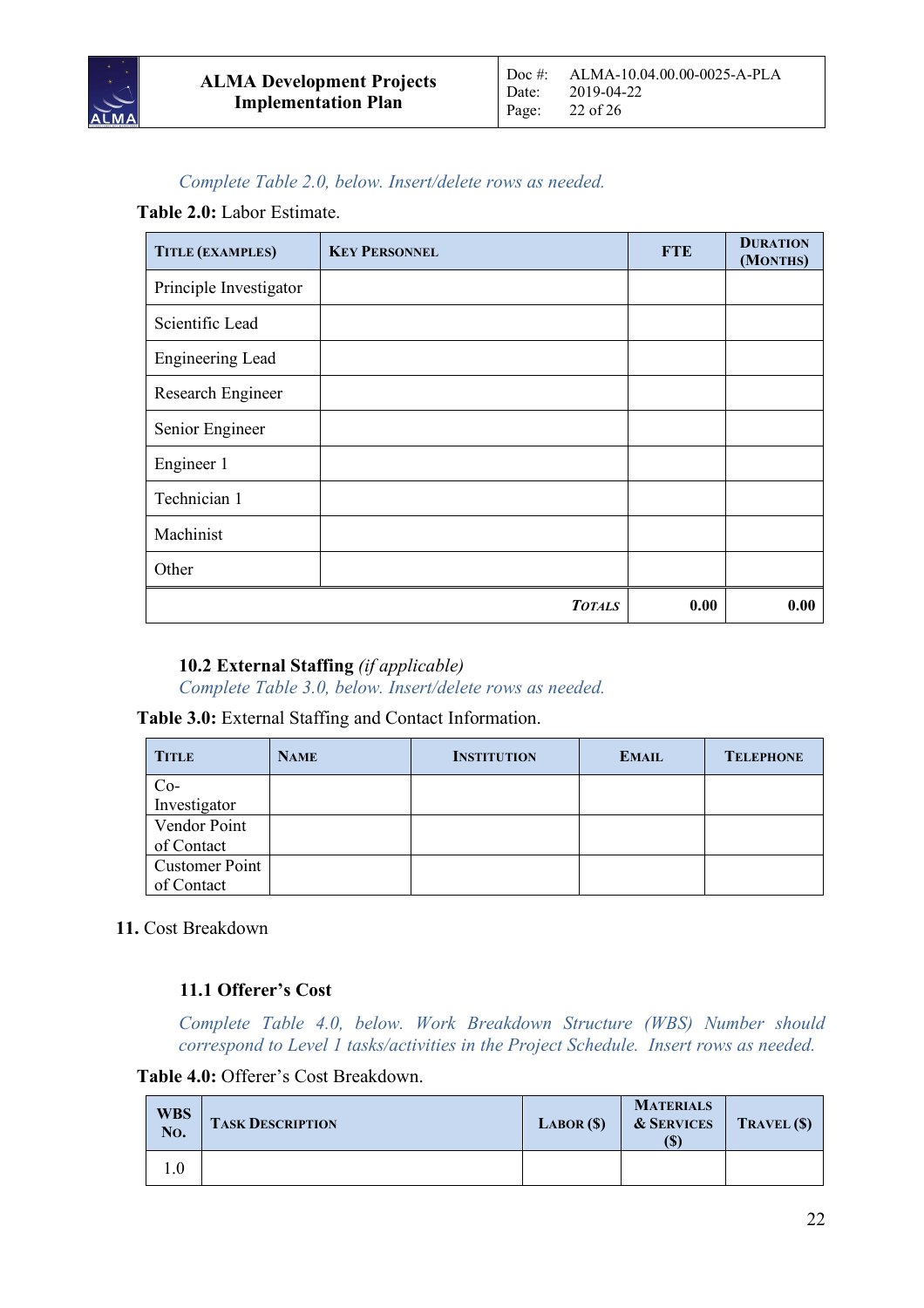

| 2.0 |                       |      |                                  |      |
|-----|-----------------------|------|----------------------------------|------|
| n.0 |                       |      |                                  |      |
|     | <b>SUBTOTALS (\$)</b> | 0.00 | 0.00                             | 0.00 |
|     |                       |      | <b>TOTAL OFFERER'S COST (\$)</b> | 0.00 |

#### **11.2 Collaborating Institution / Subcontractor Cost**

*Complete Table 5.0, below. Insert rows as needed. Note the value of any In-Kind Contributions.*

**Table 5.0:** Collaborating Institution/Subcontractor Cost & In-Kind Contribution.

| <b>COLLABORATING INSTITUTION / SUBCONTRACTOR</b> | $\text{USD}(\$)$ | <b>IN-KIND</b><br><b>CONTRIBUTION</b><br>VALUE IN USD (\$) |
|--------------------------------------------------|------------------|------------------------------------------------------------|
|                                                  |                  |                                                            |
| <b>TOTAL COST (\$)</b>                           | 0.00             |                                                            |
| <b>TOTAL VALUE OF IN-KIND CONTRIBUTIONS (\$)</b> | 0.00             |                                                            |

#### **11.3 Total Project Cost**

*Complete Table 6.0, below.* 

**Table 6.0:** Total Project Cost.

| <b>PROJECT COST ELEMENTS</b>                                                | $\boldsymbol{\mathrm{USD}}$ (\$) |
|-----------------------------------------------------------------------------|----------------------------------|
| Total Offerer's Cost (Table 4.0)                                            |                                  |
| Collaborating Institution / Contractor Total Cost (Table 5.0)               |                                  |
| Project Contingency (requires a supporting Risk Mitigation Plan, Table 9.0) |                                  |
| <b>TOTAL PROJECT COST (\$)</b>                                              | 0.00                             |

# **11.4 Total Project Value**

*Complete Table 8.0, below.* 

**Table 8.0:** Total Project Value.

| <b>PROJECT ELEMENTS</b>                                                        | $\overline{USD}$ (\$) |
|--------------------------------------------------------------------------------|-----------------------|
| Total Offerer's Cost (Table 4.0)                                               |                       |
| Collaborating Institution / Contractor Total In-Kind Contributions (Table 5.0) |                       |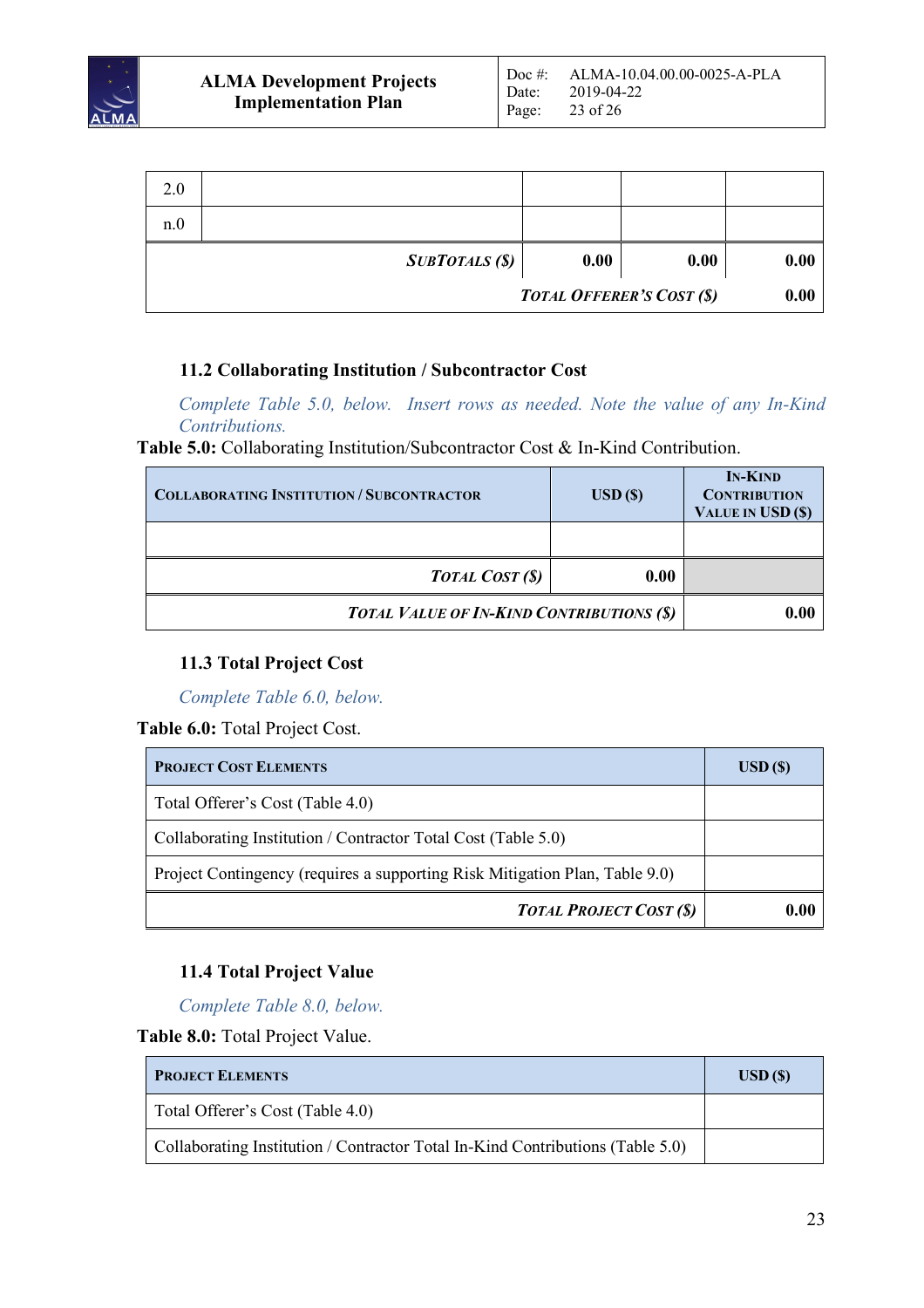

*TOTAL PROJECT VALUE (\$)* **0.00**

# **12.** Project Schedule



**Figure 1.0:** Project Schedule.

#### **13.** Project Management

#### **13.1 Systems/Configuration Control**

#### **a. Systems Requirement and Specification Control**

*Refer to [RD1].*

Development engineering and design activities shall be conducted in accordance with established Systems Engineering policies, practices and procedures.

#### **b. Documentation Control**

All shared documents shall be dated and bear a revision level number.

#### **c. Product & Quality Assurance Control**

*Refer to [RD2]. A unique Product Assurance Plan is unnecessary.*

Development engineering and design activities shall be conducted in accordance with established ALMA PA/QA policies, practices and procedures.

#### **13.2 Performance to Schedule**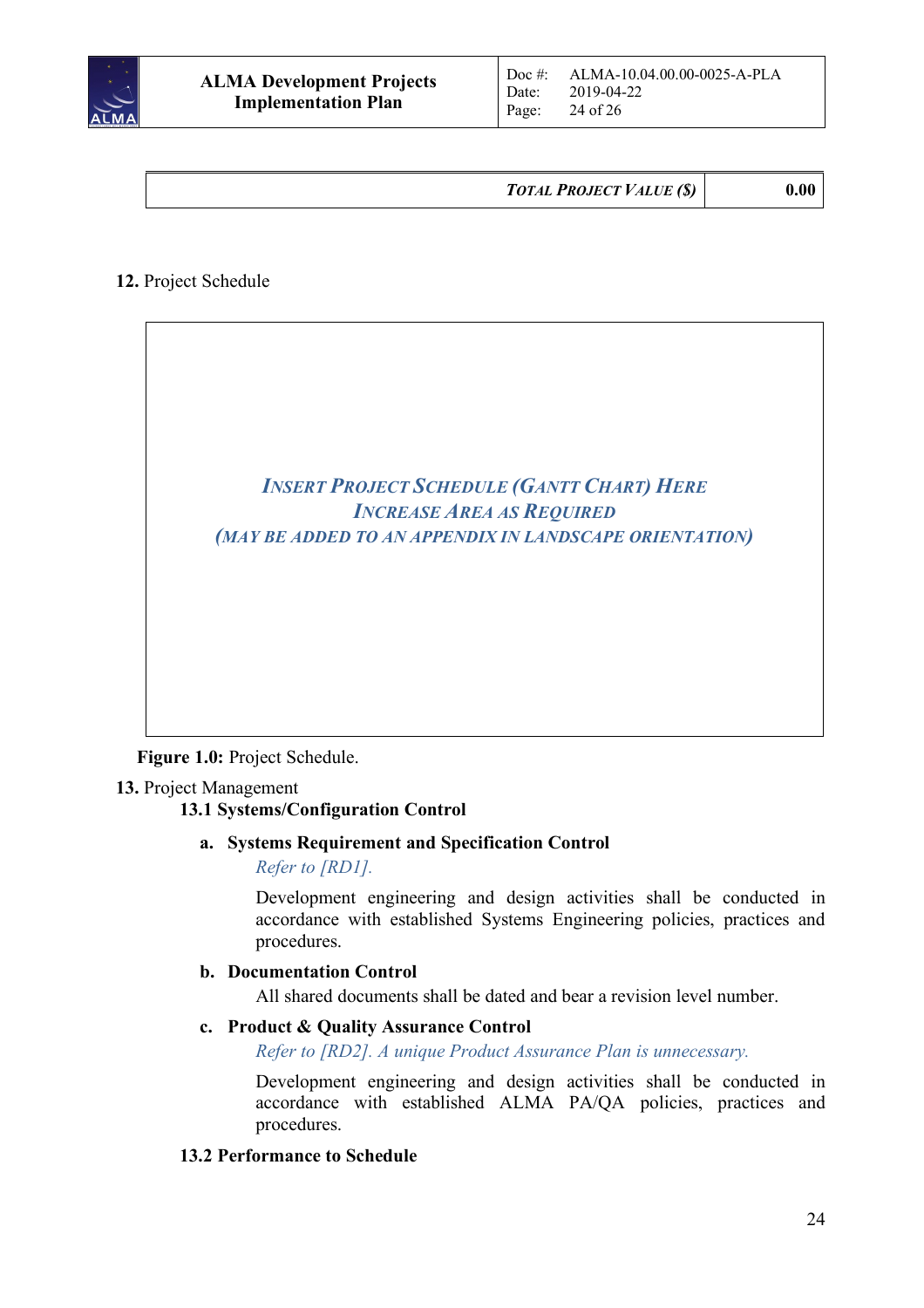

The Principal Investigator has primary responsibility for schedule development and performance to schedule. The [Region] ALMA Development Program Manager will, if requested, provide support to the PI in establishment of a revision-controlled Project Schedule and monthly preparation of performance to schedule status. In the event of a schedule variance, the PI and the [Region] ALMA Development Program Manager will assess the impact and develop the appropriate recovery action(s).

#### **13.3 Performance to Budget**

The Principal Investigator has primary responsibility for intra-Project budget allocation and cost performance. The [Region] ALMA Development Program Manager, if requested, will provide support to the PI in establishment of cost accounts, budget load, and the preparation of a revision-controlled, monthly Budget Status Report. In the event of a cost variance, the PI and the [Region] ALMA Development Program Manager will assess the impact and develop the appropriate recovery action(s).

#### **13.4 Measures of Success**

*Describe the measures of success (performance metrics and outcomes) for this Project. Describe the process that will be used to address experiment prioritization, evaluate experiment results, and to modify the approach/redirect experiments. Include an assessment of the likelihood that the proposed method and approach to the Project will further the state of the art.*

#### **13.5 Risk Management**

*Identify the primary areas of uncertainty (risk) foreseen at the outset of the Project. Estimate the probability of occurrence and associated cost impact of each identified risk. Also, briefly note the means by which each primary risk may be mitigated or retired altogether. Add/delete rows as needed.*

| No. | PRIMARY RISK(S)                       | PROB.<br>$\frac{9}{6}$ | <b>IMPACT</b><br>I DI | <b>MITIGATION</b> |
|-----|---------------------------------------|------------------------|-----------------------|-------------------|
|     |                                       |                        |                       |                   |
| っ   |                                       |                        |                       |                   |
| ◠   |                                       |                        |                       |                   |
|     | <b>TOTAL PROJECT CONTINGENCY (\$)</b> |                        | 0.00                  |                   |

**Table 9.0:** Project Risk Assessment.

#### **13.6 Communication Plan and Progress Reporting**

A monthly Progress Report shall be prepared by the Principal Investigator in accordance with [Executive] Program Management practices and procedures. Informal reviews will be conducted by the [Region] ALMA Development Program Manager upon the completion of project milestones.